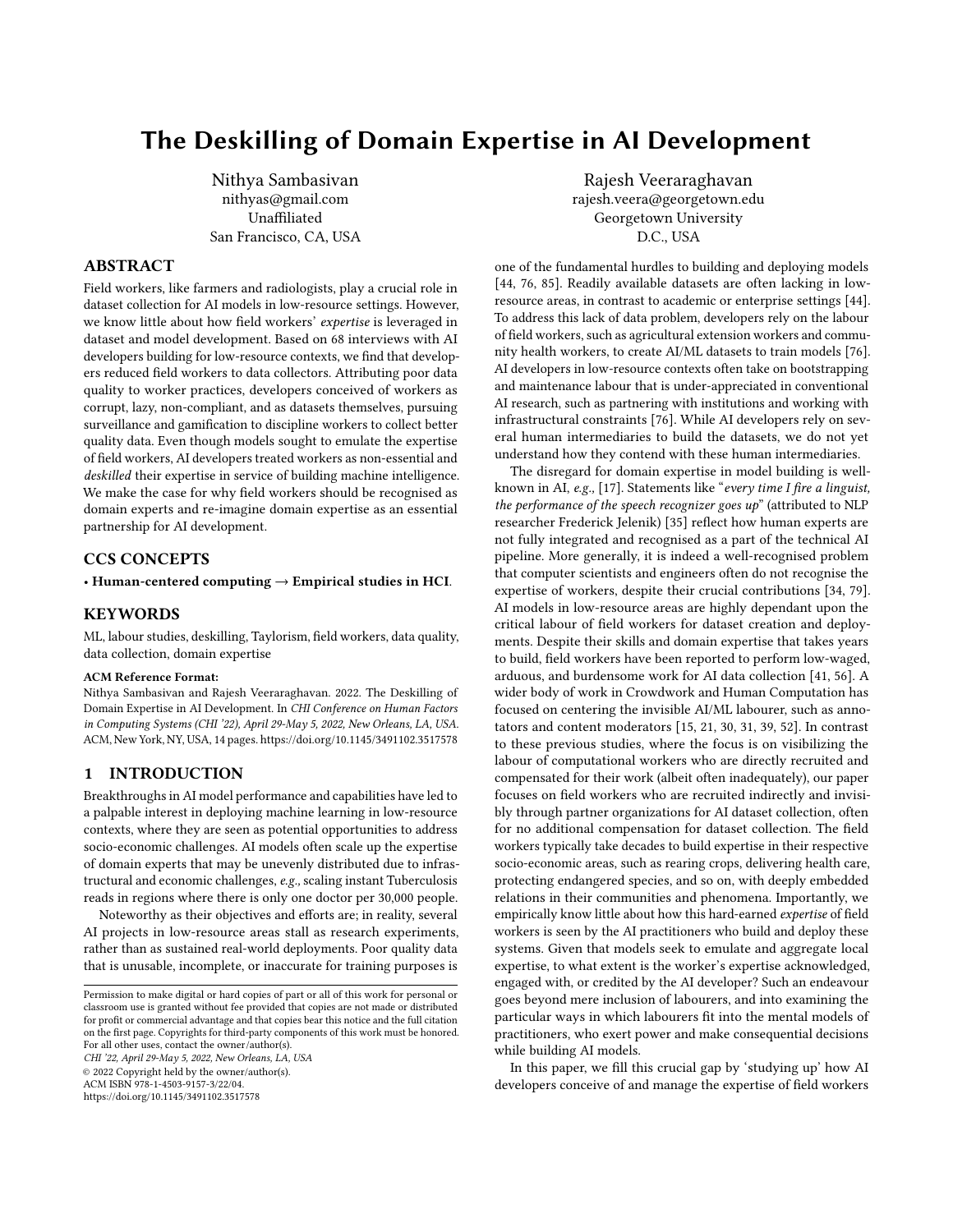in dataset and model building. We draw from 68 interviews with AI practitioners building models for low-resource communities in India, Sub-Saharan Africa, and the United States. We find that developers viewed field workers only as data collectors, and disregarded their field expertise. Importantly, we find that AI developers attributed poor data quality to poor work practices of field workers. We present four conceptions of field workers as held by developers: workers as corrupt, lazy, non-compliant, and as the dataset itself. The vast majority of developers did not appear to compensate field workers for surplus data labour, provide disclosure or training on models or downstream use cases that workers were contributing towards, and meaningfully attribute credit to field workers for their contributions to model outcomes. Despite the limited engagement and understanding of field workers, developers reported creating several disciplinary interventions to influence field workers to collect better quality data, in the form of surveillance, gamification, cross-verification, and pre-processing fixes. Our focus is not on verifying the validity of developer views of field workers, but on reporting the existence and prevalence of these views, which are sometimes actioned upon as punitive interventions that can be detrimental to the well-being of field workers. We also found that even though a few AI developers were reflexive, they felt constrained and attested to their own lack of agency in addressing the limits of the AI pipeline.

We argue that field workers should be accurately viewed as domain experts with special knowledge and mastery in their local contexts. The AI development apparatus in low-resource areas  $\frac{1}{2}$  $\frac{1}{2}$  $\frac{1}{2}$  deskills<sup>1</sup> and invisibilises the domain expertise of field workers. Even though the models in our study sought to emulate and improve over the expertise of field workers, their expertise was treated as non-essential knowledge by AI developers. The worker's knowledge, networks, and capabilities were viewed as assets for dataset collection, rather than necessary expertise for system building. Developers held reductionist assumptions about the expertise of field workers, enrolling them as invisible data collectors that most did not have any direct contact with. AI developers, who were experts in their technical fields but not in the application-domains, e.g., a developer building a cancer prediction model, will inevitably leave gaps when domain experts are excluded from the model that seeks to learn their knowledge (through datasets). But if we consider the domain expertise of field workers as an essential partnership throughout the AI pipeline, we can see new possibilities for collecting, modelling, and scaling knowledge. Domain experts can contribute to critical questions that can impact model behaviours: What exactly are we modelling? What assumptions are appropriate? What features should be included in the model? What are we trying to predict? How will we know? While machine intelligence could be more effective, accurate, or faster at the work, the domain experts are not always consulted enough to be able to evaluate such claims. When we recognise field workers as domain experts in the

first place, the problem of poor quality data can then be read differently as contingent and practical challenges in workflows of data collection, and the design solutions might be oriented towards solving these practical problems, rather than manifesting as extractive and punitive solutions.

Our discussion re-imagines how we can shift to viewing field workers as full-range domain experts in their communities and contexts. We identify pragmatic ways to co-create datasets, algorithms, and evaluation metrics with domain experts. We call for reflection on normative assumptions in AI, such as how the AI/ML pipeline is imagined, and whose expertise counts. We press upon AI developers the need to move away from control and influence of field workers to collect better or more data, to embrace more participatory stances. We present opportunities to recognise the untapped and hidden labour of field workers in AI development.

Our paper makes two main contributions. First, we present empirical evidence for how AI developers building models for lowresource areas do not see the domain expertise of field workers that power their datasets, based on their limited conceptions of workers and the disciplinary interventions they create to manage data collection practices. We make the case that AI development in low-resource areas deskills the expertise of field workers involved. Second, we present various implications for recognising, respecting, and rewarding domain expertise in the development of machine intelligence in low-resource areas.

### 2 RELATED WORK

### 2.1 Deskilling and expertise in automation

The workers of ML and AI are divided between the "coding elite" [\[10\]](#page-11-3) who do the innovative work and the "cybertariat" [\[36\]](#page-12-13), who does the "menial work" of building data that feed or train the algorithms [\[38\]](#page-12-14). This classificatory struggle of what constitutes expertise has social origins with material consequences. Labour theorists have blamed the rise of capitalism with the associated phenomenon of "Taylorism" and the use of novel technologies of production in deskilling labour. ultimately resulting in shifting power to capital over labour [\[7\]](#page-11-2). Deskilling is a reduction in the skills and knowledge needed to do a job when automation degrades human work. Others have argued taking a long term view beginning with preindustrialism and ending with AI, technology has played a positive as well as a negative role [\[25\]](#page-12-15). The extent of deskilling's scope in explaining capitalist development has been criticized extensively [\[4\]](#page-11-4).

However, to the extent automation in work processes results in integrating knowledge into labour displacing machines, a deskilling occurs with workers being further relegated to menial tasks[\[96\]](#page-13-5). As a result, to make workers accountable, strategies to build better pricing mechanisms [\[77\]](#page-13-6), and increasingly surveillance and control of workers is often seen as necessary by management[\[96\]](#page-13-5) [\[47\]](#page-12-16) [\[86\]](#page-13-7) which have historically met with conflict and worker resistance [\[9\]](#page-11-5). Information and data-based work processes that include work on AI, makes work visible to employers that Zuboff calls "informating" [\[96\]](#page-13-5). Automating these process have also allowed for tools to be built to empower workers [\[40\]](#page-12-17) [\[70\]](#page-12-18). Another strand of research focuses on forecasting of job losses from computerised automation [\[33,](#page-12-19) [48,](#page-12-20) [65\]](#page-12-21). Frey and Osborne predicted professions like lawyers,

<span id="page-1-0"></span><sup>1</sup>Deskilling, first coined by sociologist Harry Braverman in 1974, occurs when sophisticated technologies are introduced that no longer require workers to have formerly necessary skills [\[7\]](#page-11-2). Deskilling of work has been observed throughout the history of technology and industry, notably among professions like skilled craftsmen [\[88\]](#page-13-4), nurses [\[68\]](#page-12-10) and farmers [\[24\]](#page-12-11); deskilling has also been discussed in the context of job losses from automation [\[26\]](#page-12-12)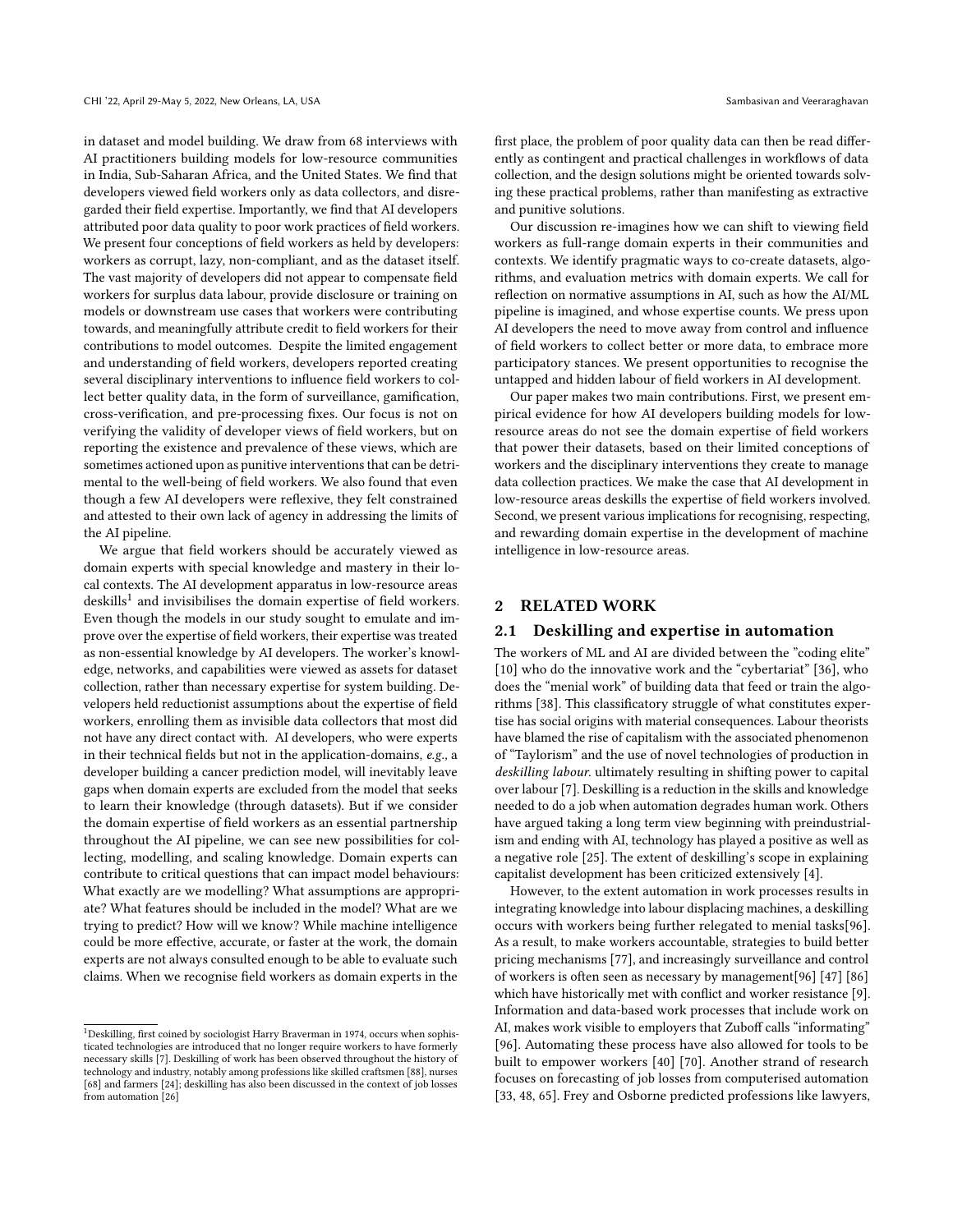doctors and accountants were being broken down into their component parts via the increasing use of algorithms allowed apps to create online self-help services and provide a diagnosis [\[26\]](#page-12-12).

James C. Scott used the Greek phrase metis for local expert knowledge, to represent "a wide array of practical skills and acquired intelligence responding to a constantly changing natural and human environment."[\[74\]](#page-12-22) Lave and Wenger located expertise not in local knowledge but in communities of practice through "legitimate peripheral participation" [\[45\]](#page-12-23). Local experts develop expertise through a "shared repertoire of resources: experiences, stories, tools, ways of addressing recurring problems—this takes time and sustained interaction"[\[90\]](#page-13-8). While Scott was focused on how "high modernist" actions fail because of the impossibility of tapping into metis, Denton was optimistic about the possibility of algorithms tapping into local expertise, he writes, "a trained neural network is still essentially a metis solution, turning a body of experience (training data) into a specialized knowledge of a problem domain<sup>[2](#page-2-0)</sup>. But the local knowledge of image classification has been offloaded from the experts to the machines. This is a real shift"[\[16\]](#page-11-6). But this transfer of expertise from humans to machines is not straightforward. Ackerman et al. review the CSCW literature on organizational knowledge sharing and explore the shift from the repository model of knowledge sharing to tacit knowledge sharing[\[1\]](#page-11-7). Studies that have examined knowledge sharing in 'expert systems' has recognised the importance of socio-political considerations [\[66\]](#page-12-24) [\[20\]](#page-12-25) as well as the limits of knowledge sharing between communities of practice [\[19\]](#page-11-8).

We take a step back and critically examine the labour process of building expertise in these algorithmic systems. In particular, we focus on the politics of recognition of expertise and its consequences. Our paper makes the case for how and why deskilling occurs in AI development, and how the expertise of field workers is reduced by typecasting them as data collectors in service of building uber-expert models. Our work adds to the focus on AI labour practice by turning the gaze on the "coding elite" and examining their perspectives.

### 2.2 Invisible computational labour

Under-recognized and invisible labour is a persistent challenge in computing, widely studied in the context of technology-mediated work situations [\[54,](#page-12-26) [78,](#page-13-9) [79\]](#page-13-3). The first computers were human beings, often women, who were often rendered invisible [\[32,](#page-12-27) [34\]](#page-12-2). Recent studies have pointed to the invisible agency of humans or "ghost work" [\[31\]](#page-12-7) in algorithmic automation [\[61\]](#page-12-28). Critical data scholars have shown that data is never "raw" [\[29\]](#page-12-29) and have shown how undervalued human labour, powers these hyper visible AI models with a focus skewed towards algorithmic work (e.g., heteromation ([\[21\]](#page-12-5); fauxtomation ([\[82\]](#page-13-10)). Recent scholarship has examined how frontline health workers in India navigate data collection amidst the multiple demands placed on them [\[41,](#page-12-3) [58,](#page-12-30) [83\]](#page-13-11) and the tensions that arise across workers and developers, calling for greater attention to worker agency, comfort levels, and training [\[58\]](#page-12-30), transparency and accountability [\[83\]](#page-13-11), and pointing to how solidarity is practiced among the workers themselves in advocating for marginalised groups [\[41\]](#page-12-3). Prior work has also examined how mental models of

AI intermediaries who work with marginalized citizens critically impact outcomes [\[56\]](#page-12-4).

Researchers point to the need to bring the labourers back in and to critically examine the labour process in producing AI models [\[15,](#page-11-1) [21,](#page-12-5) [31,](#page-12-7) [39,](#page-12-8) [52,](#page-12-9) [89\]](#page-13-12). Examining data work is critical not just for its intrinsic value, but also for downstream "data cascades" as introduced by Sambasivan et al. [\[72\]](#page-12-31) which negatively impact model outcomes. Data work is also important for injecting flexibility in "street-level algorithms" to overcome the limits of algorithmic expertise [\[3\]](#page-11-9) as well as to more deeply integrate into prioritizing local ethics as opposed to relying on statistical rationality [\[81\]](#page-13-13) .

Studies have sought to recognize the complexity and intricacies involved in building datasets. For example, Møller et al. [\[52\]](#page-12-9) discuss how the data work of clerical hospital workers is complex and requires a significant amount of domain expertise in navigating ethical quandries [\[52\]](#page-12-9). Studies have shown how this data labour is often not recognized (the work on Mechanical Turkers by Martin et al. [\[49\]](#page-12-32), data annotators by Wang et al. [\[89\]](#page-13-12), and frontline health workers by Ismail and Kumar [\[41\]](#page-12-3)) and Thakkar et al. [\[83\]](#page-13-11)).

It is important to understand why domain expertise is not recognized by AI developers. Suchman showed how engineers underestimated the difficulties of what the secretaries did [\[80\]](#page-13-14). Our research fills a crucial gap of detailing the perspectives of the developers of AI models, and how they imagine and characterise expertise, recruit labourers, and manage their labour to build models.

### 2.3 Poor quality data in low-resource areas

Data access and quality is a significant challenge in low-resource contexts, due to the lack of critical human and institutional capacity for creating modern data pipelines [\[60\]](#page-12-33) [\[14,](#page-11-10) [63\]](#page-12-34)[\[8\]](#page-11-11). An active area of research is focused on coping with limited datasets through technical solutions, including dimensionality reduction [\[95\]](#page-13-15) and data augmentation [\[22\]](#page-12-35).

It is standard practice for AI developers to work with local field partners to create datasets [\[44,](#page-12-0) [76,](#page-13-1) [85\]](#page-13-2) building on the past two decades of ICTD, GIS, and other data-driven systems building in low-resource areas (e.g., see [\[12,](#page-11-12) [18,](#page-11-13) [27,](#page-12-36) [60,](#page-12-33) [63\]](#page-12-34). The onus of data collection thus falls on local experts, such as community health workers and nurses, whose primary jobs, such as providing patient care, are often orthogonal to dataset collection. Even so, such local experts are required to perform these tasks anyway [\[72\]](#page-12-31). Prior research has documented how dataset collection exacerbates the lack of agency of field workers [\[41\]](#page-12-3), done with inadequate training [\[12,](#page-11-12) [55,](#page-12-37) [58,](#page-12-30) [63\]](#page-12-34), or mismatched incentives [12, [72,](#page-12-31) [87\]](#page-13-16).

Dealing with limited datasets in low-resource areas is challenging, as training datasets can be small, biased, and non-generalisable [\[76\]](#page-13-1), with practitioners in these settings often running into inconsistent, poorly recorded, incorrectly formatted, missing, and fabricated data [\[62,](#page-12-38) [63,](#page-12-34) [76\]](#page-13-1). Additionally, factors like competing organisational agendas, misaligned dataset needs for program management vs. model building, changing requirements, lack of structured forms, and the heavy reliance on paper in low-resource areas can negatively impact the quality of datasets [\[14,](#page-11-10) [28,](#page-12-39) [44,](#page-12-0) [63\]](#page-12-34). Our paper establishes a direct, causal, and active link held by developers that workers are to be blamed for poor data quality, through their conceptions of labourers and interventions they create to control the

<span id="page-2-0"></span><sup>2</sup>Thanks to Meghan Mandi for pointing this connection out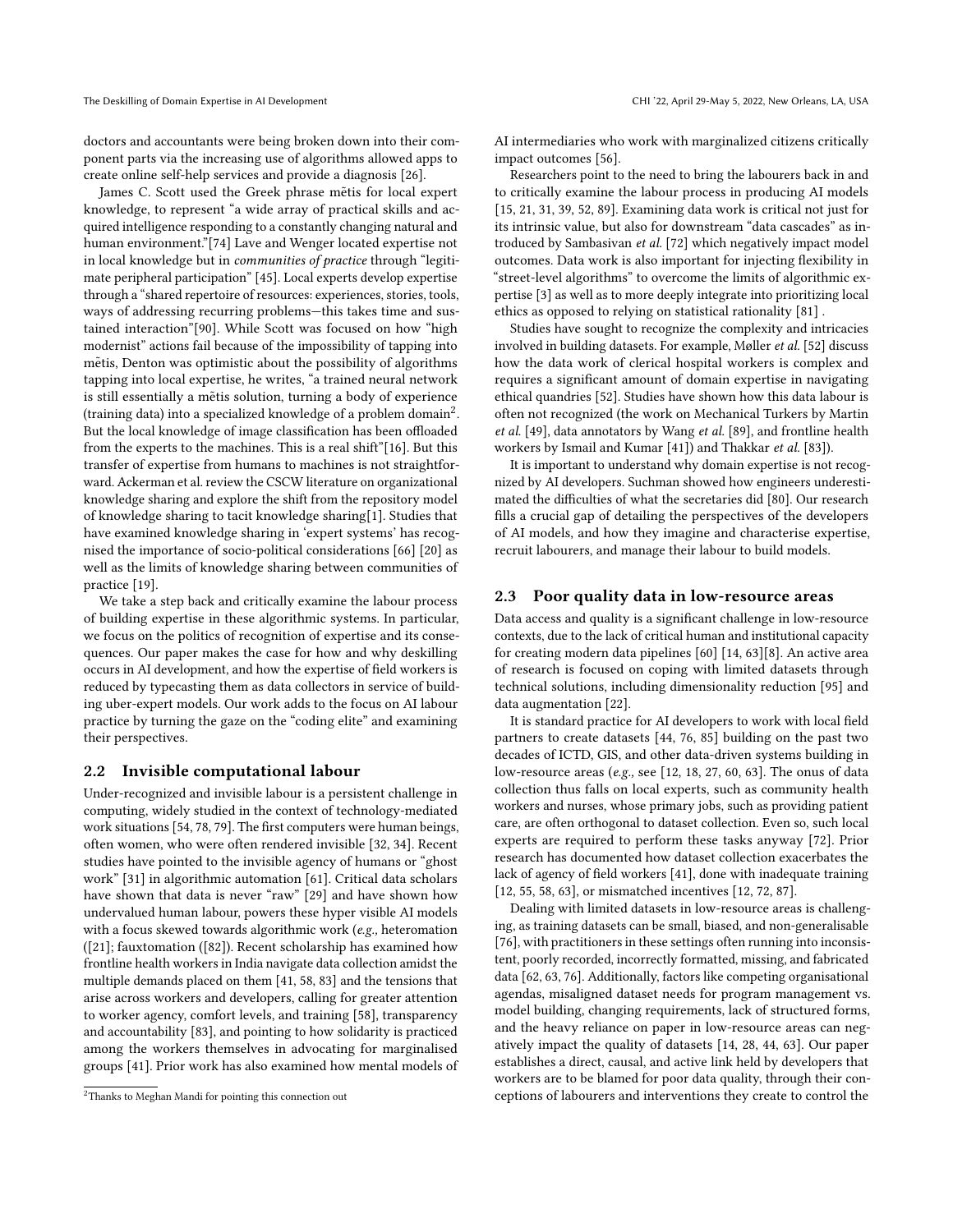work of workers. Our research provides evidence for the widespread nature of these beliefs in our globally-distributed sample of AI developers.

# 3 METHOD

Our research methods were chosen to provide a detailed understanding of the goals, labour enrolment, and labour processes of AI developers building for various low-resource contexts around the world. We "studied up" [\[53\]](#page-12-40) AI developers and researchers to gain a nuanced picture of their animating visions and the ground realities of model development, from their vantage points as creators and builders of the systems. Consequentially, the scope of our study is limited to accounts from system builders, not field workers (see [Limitations\)](#page-4-0). AI developers provided us with reflexive accounts of their own roles, choice of algorithms, and labour arrangements. We empirically report on the viewpoints and practices of developers in working on AI projects that enrolled field workers. Our research used a qualitative approach of semi-structured interviews and an inductive analysis. Our interview data collection was done in two phases; the first phase between May and July 2020, and the second phase between April and August 2021, with analysis and synthesis done in between and after. We conducted interviews with 68 AI developers working in low-resource areas.

As a disclosure of postionality, we do not seek to endorse the claims and views of these AI developers, but are concerned with understanding their perceptions and strategies with field workers, as builders of these AI systems. As we make explicit in our [Introduc](#page-7-0)[tion](#page-7-0) and [Discussion,](#page-8-0) the authors' perspectives are critical of views and practices that largely dehumanise field workers and reduce them to invisible data labourers. We go on to provide practical, structural and intellectual suggestions for recognizing the domain experts of field workers throughout the AI pipeline.

Recruitment and moderation. We recruited participants through a combination of developer communities, distribution lists, professional networks, and personal contacts, using snowball and purposive sampling [\[59\]](#page-12-41) that was iterative until saturation. All participants were directly involved in building models for lowresource contexts. We limited our sample to AI applications in high stakes applications, a common pairing in low-resource settings. Participants played technical roles, as engineering leads, founders, developers, and program managers, and were directly involved in developing systems. Interviews were conducted using video conferencing, due to COVID-19 travel limitations. These interviews were focused on identifying project visions, understanding the data pipelines, labour enrolment and processes, data quality challenges, challenges and approaches in low-resource development, developer conceptions of labour, value conflicts, and interventions. We conducted all interviews in English (preferred language of participants). Each participant received a thank you gift in the form of a gift card. Amounts were localised in consultation with regional experts, based on purchasing power parity and non-coercion (100 USD for the US, 27 USD for India, 35 USD for East and West African countries). Due to workplace restrictions, we were not able to compensate government employees. Each session focused on the participant's experiences, practices, and challenges in AI development and lasted 60 to 75 minutes each. Interview notes were recorded in the form

of field notes or video recordings, transcribed within 24 hours of each interview.

We intentionally sampled AI developers building for lowresource communities in various countries, in order to gain diversity of experiences and contextual factors that affect data quality. AI developers were located in, or worked primarily on projects based in, India (32), the US (22), Nigeria (10), Kenya (2), Uganda (1), and Ghana (1). We interviewed 55 male and 13 female AI developers. Participants were employed in startups (28), large companies (24), academia (12), and non-profits (4). All projects depended on field workers enrolment for dataset collection and labelling; 40 projects depended priarily on data collected by field workers solely, where 30 projects also utilised sensor data, end-user data, open datasets, crowd-sourced and client data. Examples of field workers include community health workers, agricultural extension workers, radiologists, and truck drivers. Refer to Table [1](#page-4-0) for details on participant demographics.

Co-authors of this paper have partnered with marginalised communities in technology design for nearly thirty years. Our positionalities are shaped by our disciplinary commitments to HCI, ICTD, and Technology Policy.

Analysis. Using inductive analysis [\[84\]](#page-13-17), the two co-authors independently read all units multiple times, and categories (unit of analysis) were initially identified by each researcher, together with a description and examples of each category, until a saturation point was reached. Our upper level categories were guided by the evaluation aims, comprising (1) project vision and problem selection; (2) trade-offs with using AI; (3) defining the right dataset; (4) human factors in dataset collection; (5) labour quantity and quality enrolled; (6) developer involvement of experts; (7) views on field workers; (8) strategies and interventions to manage data quality; (9) challenges in low-resource AI development; and (10) reflexive accounts on blindspots and retrospectives. The categories were iteratively refined through group discussions with meeting, diverging, and synthesizing during the analysis phase. Further iterations resulted in the formation of lower-level categories such as "strategies: monitoring". These categories were consolidated into two top-level categories of developer conceptions of field workers and interventions created, as well as 14 nested categories, which included skill, partnership, and incentives.

Research ethics. We took intentional care to create a research ethics protocol to protect respondent privacy and safety, especially due to the sensitive nature of our inquiry. During recruitment, participants were informed of the purpose of the study, the question categories, and researcher affiliations. Participants signed informed consent acknowledging their awareness of the study purpose and researcher affiliation prior to the interview. At the beginning of each interview, the moderator additionally obtained verbal consent. We stored all data in a private Google Drive folder, with access limited to our team. To protect participant identity, we deleted all personally identifiable information in research files. We redacted identifiable details when quoting participants. We acknowledge that the above is our interpretation of research ethics, which may not be universal.

Limitations and future work. Our work is a snapshot of AI designers and their perspectives through semi-structured interviews. To fully understand the extent of deskilling, we would need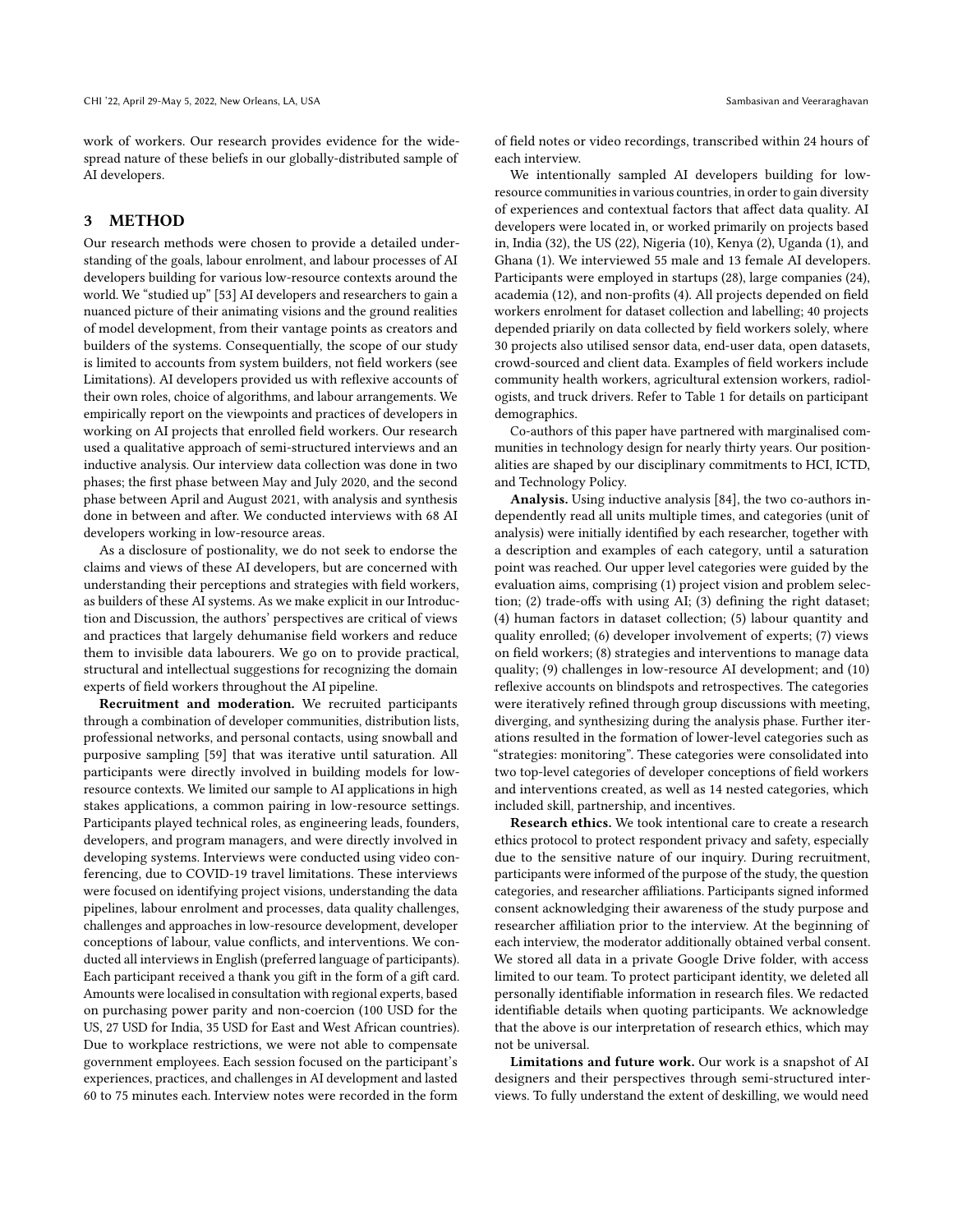<span id="page-4-0"></span>

| Type                 | Count                                                                                                                                                                                                                                                                                                                                                                                                                                                                                                                                                                             |
|----------------------|-----------------------------------------------------------------------------------------------------------------------------------------------------------------------------------------------------------------------------------------------------------------------------------------------------------------------------------------------------------------------------------------------------------------------------------------------------------------------------------------------------------------------------------------------------------------------------------|
| Roles                | AI Engineer (19), Startup Founder (18), Professor (12), Data Scientist (8), Research Scientist (7),<br>Program Manager (5)                                                                                                                                                                                                                                                                                                                                                                                                                                                        |
| Location             | India (32), US (22), Nigeria (10), Kenya (2), Ghana (1), Uganda (1)                                                                                                                                                                                                                                                                                                                                                                                                                                                                                                               |
| Gender               | Male (55), Female (13)                                                                                                                                                                                                                                                                                                                                                                                                                                                                                                                                                            |
| Organisation         | Startup (28), Large company (24), Academia (12), Non-profits (4)                                                                                                                                                                                                                                                                                                                                                                                                                                                                                                                  |
| AI application       | Health (27), Agriculture (11), Climate and environment (10), Finance (7), Public safety (4), Wildlife<br>conservation (2), Aquaculture (2), Education (2), Employment (1), Robotics (1), Fairness in ML (1)                                                                                                                                                                                                                                                                                                                                                                       |
| <b>Field workers</b> | Health workers (nurses, community health workers, radiologists, oncologists, gynaecologists, general<br>practitioners, machine operators): (23),<br>Agricultural workers (agricultural extension workers, farmers, district-level scientists): (5),<br>Ecological and environmental workers (wildlife patrollers, oceanologists): (7),<br>Transportation workers (truck drivers, boda-boda drivers): (2),<br>Education workers (teachers, teaching assistants): (1),<br>Data from additional sources (sensor data, open data, user data, pre-existing data, crowd-sourcing): (30) |

Table 1: Summary of participant demographics

to examine work practices over a period time and by direct observation. Our work can also be extended by interviewing field workers and intermediaries to understand their perspectives on the challenges of data and model building. Our paper's focus was to understand the perceptions of how data workers were perceived by developers. It should be clear that our work does not concern itself with verifying the veracity of the judgements of the AI developers; rather, our focus is on reporting the very existence of these views and biases, and subsequent enactment of disciplinary interventions on field workers by developers, despite the seminal contributions of workers to AI systems (often for free or with limited consent and transparency). Our concern is to understand the mental models of how developers view these essential field workers in their algorithm development. Future work can address this research limitation by triangulating and understanding the experiences of field workers. However, we believe that solely understanding the mental models of the developers is a standalone contribution. Future work can include systematically measuring the various effects of including domain expertise on model development and deployment. Another area for future research is to study the processes of inclusion of human intermediaries for AI projects in well-resourced areas.

All interviews and analysis were conducted over video and phone, due to the COVID-19 pandemic. As a result of travel restrictions, we were unable to conduct any observational research of field workers interactions that would have otherwise been possible. However, we feel that the self-reported conceptions and interventions have validity, and sufficient rigour and care was applied in covering the themes through multiple questions and solicitation of examples. Gender distribution in our study is reflective of the AI industry's disparities [\[91\]](#page-13-18) and sampling limitations.

# 4 FINDINGS

All AI projects in our study aimed to use models to scale up deficits of resources, in various social, economic, and ecological domains. Developers typically described their visions of introducing algorithms with an efficiency function of improved time, speed, or accuracy, or reduced cost when compared to the status quo of humans. All project visions were motivated by how models could

make services instantly and widely available, considering the specific deficits of low-resource contexts. For example, models were seen as impactful interventions that could recognise patterns which were previously limited to only some experts, identify critical conditions in a few seconds instead of the status-quo of weeks, and identify high-risk targets to intervene on which cognitively overburdened field workers were unable to identify. Domain expertise was viewed by developers as a scarce, limited resource which models could train on and scale up. As P23 said, "you're trying to transition all the knowledge from a human brain [agricultural worker] to machine so that you can start to have a very good repeatability of how somebody does the procurement of the produce." In some cases, models were justified based on anecdotal or small data, despite the fact that models require moderate to high scale operations of labour and infrastructure, e.g., P59 spoke of their crop disease model, "we did a survey of 25-30 field workers and only 2 could identify pests." Once the projects were initiated, the field worker played an important role in creating the datasets for training models. Below, we classify how AI developers perceived and discussed field workers.

# 4.1 Reduction of field workers to data collectors

Field workers had existing responsibilities, and dataset collection was often orthogonal and surplus labour, except in five cases where workers were recruited independently and compensated. Developers entered into partnerships with field organisations, mostly governmental or non-profit institutions, to provide field and logistical support for model building and deployment. The field workers were typically employees or sub-contractors of the partner organisations in pre-existing roles, e.g., school teachers, community health workers, and agricultural extension workers. field workers were auto-enrolled into data collection responsibilities, but these were double duties as primary objectives like rearing crops, delivering healthcare, or protecting endangered species still needed to be fulfilled. (The arrangement we report of is in contrast to crowd work and human computation studies, where computational workers are directly recruited and compensated, however inadequately, for AI/ML dataset tasks e.g., [\[13\]](#page-11-14).) Field workers in our study were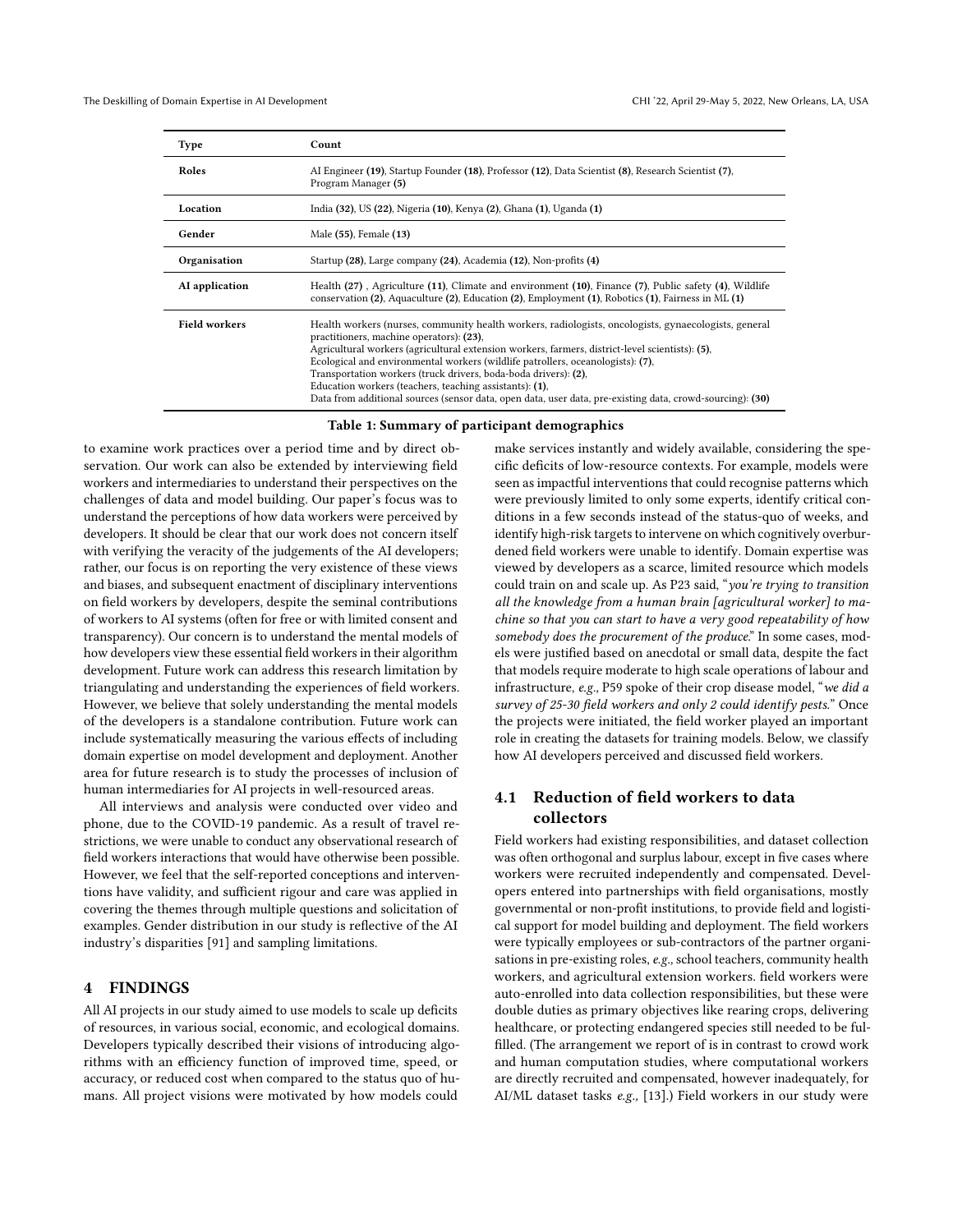health workers, nurses and doctors; farmers; school teachers; forest guards; diagnostic machine operators; taxi drivers; traffic police; oceanologists; and voluntary, pro-bono contributors. In nearly all cases (barring five), developers did not report compensating labourers; in all cases, the work of dataset collection was supplementary to the labourer's primary work.

Despite the direct impact of a field workers expertise and work practices on data quality, developers normatively did not engage with field workers in any capacity, including field visits during data collection or soliciting their inputs on systems. Most developers spoke of field workers using language of low-level computational tasks, such as 'counting', 'clicking', 'sorting', 'recording', or 'collecting'. Developers often spoke of the need for building good relationships with field workers, but pointed to time, budget, or organisational constraints as obstacles coming in the way of having direct interactions with field workers and recognising their expertise. As P54 explained, "We end up talking to very senior people of the project who know a lot, but not the person creating the dataset. It would have been helpful to get from the health workers directly. That never happens." Only in a handful of cases (refer to Engagement under [Strategies\)](#page-7-0) did developers directly engage with field workers and solicit their knowledge and expertise, train them, or engage them in problem specification. Contrarily, a vast majority of developers interfaced and built relationships with the leaders and senior staff of the partner organisations, elite scientists, and bureaucrats. Inputs from these senior and elite stakeholders impacted problem formulation and the interventions we describe later in [Incentives.](#page-7-0) Instructions and tools were handed off to the senior parties, to trickle down to field workers.

A vast majority of developers typecast field workers as data collectors. With the absence of direct interactions with field workers in most cases, the work of a field worker was primarily read through their dataset artefacts. Errors and aberrations in the dataset were reported to be a source of frustration for developers. Below, we describe the various ways in which developers conceived field workers—undergirding these conceptions is an equivalence assigned by developers to the roles of field workers and data collectors. Field workers were perceived to 'come in the way' of the worthwhile model development efforts of developers. Developers undertook various strategies to manage work practices of field workers, which we describe in the next section.

# 4.2 Conceptions of field workers as held by developers

# The field worker as corrupt

Developers in our study frequently described field workers as morally corrupt, irresponsible, and fraudulent, when speaking of their work practices. The corruption conception was primarily ascribed by developers to field workers creating datasets with specific indicators like repeated values (e.g., 100's of rows with same values) and expected values (e.g., ideal blood pressures), i.e., the datasets will filled and complete, but suspiciously ideal, a possible means of "gaming the system" (P65). Field workers were reported to falsify data entries for the purpose of passing manual or automated checks and acquiring remuneration. In some cases, developers first spoke of field worker corruption, and later acknowledged the tiresome

effort involved in data collection. We remind that reader that our focus is on reporting developer views as-is, not concerning with these labels are accurate or valid for field workers. As we show in [Interventions,](#page-7-0) many of these views are actioned upon in the form of interventions and processes introduced to the field workers by developers.

A common assumption among developers was that the field worker was deceiving and falsely passing off 'easy' work as 'real' work, abandoning the responsibilities they owed towards good data collection and model building. P17 working in Health AI explained how corruption occurred in data entry due to evaluation and incentive structures for data collection. "[...]These surveyors get paid based on how many people they survey, so they will sit down underneath a tree and fill out form after form, because it's faster than to go and actually sit down and talk with people [...] The surveyors themselves are falsifying the data because of incentives." - P17, Health AI. . In a few cases, developers labelled field workers as corrupt even if external constraints may have impacted data collection, e.g., P26 spoke of "fudged data" coming from field workers entering average utility values if household residents were away, while reading electricity meters. Many developers spoke of data collection as a net good, expressing that the value of datasets was similarly valenced among all actors. (It is worth noting that prior studies demonstrate that field workers are often unaware of what and why they collect the datasets for [\[6,](#page-11-15) [41,](#page-12-3) [56\]](#page-12-4).)

False data entries were reported to sabotage algorithm performance and robustness, due to the fact that models learned from incorrect entries that were not representative of the real world<sup>[3](#page-5-0)</sup>. The concern for many developers was the possible occurrence of false positives and negatives due to false data, which can have enormous repercussions in low-resource contexts. Incorrect predictions in high-stakes domains were reported to be in the form of human, animal, and economic costs, e.g., P55 working on healthcare models spoke of how false positives in Tuberculosis could wrongly route limited human resources in the backdrop of poor road and hospital infrastructure, and missing daily wages. False negatives were also reported to bear costs, as missed predictions were reported to sometimes mean life or death choices, e.g., in time-sensitive, high-stakes predictions like advanced disease progression. A few developers spoke of 'corrupt' field workers as cunning and exploitative, sabotaging the model outcomes through wrong data. As P22, building a healthcare model spoke of ASHA (community health) workers, "When I launched this product the first time [...] suddenly I was not getting fetal information for some pregnant woman. My doctor was telling me why this fetal information is missing here, maybe the baby was aborted. We rushed to the tribal village and interviewed the woman. The woman said, 'no health worker reached my home. Without coming here, how were they able to enter the data digitally'? Later we found out what this ASHA worker was doing with colleagues, collecting their data representing the pregnant mother. Then we understood that ASHA workers are very 'smart'".

Since corruption among field workers was reported to manifest as ideal data values, this class was relatively straightforward to

<span id="page-5-0"></span> $3$  Fictitious data leading to high costs has been observed elsewhere  $e.g.,$  tens of thousands of fabricated phone numbers and addresses were found in COVID-19 tests during the Khumb Mela in 2021, which is widely believed to have led to a Delta surge [\[94\]](#page-13-19).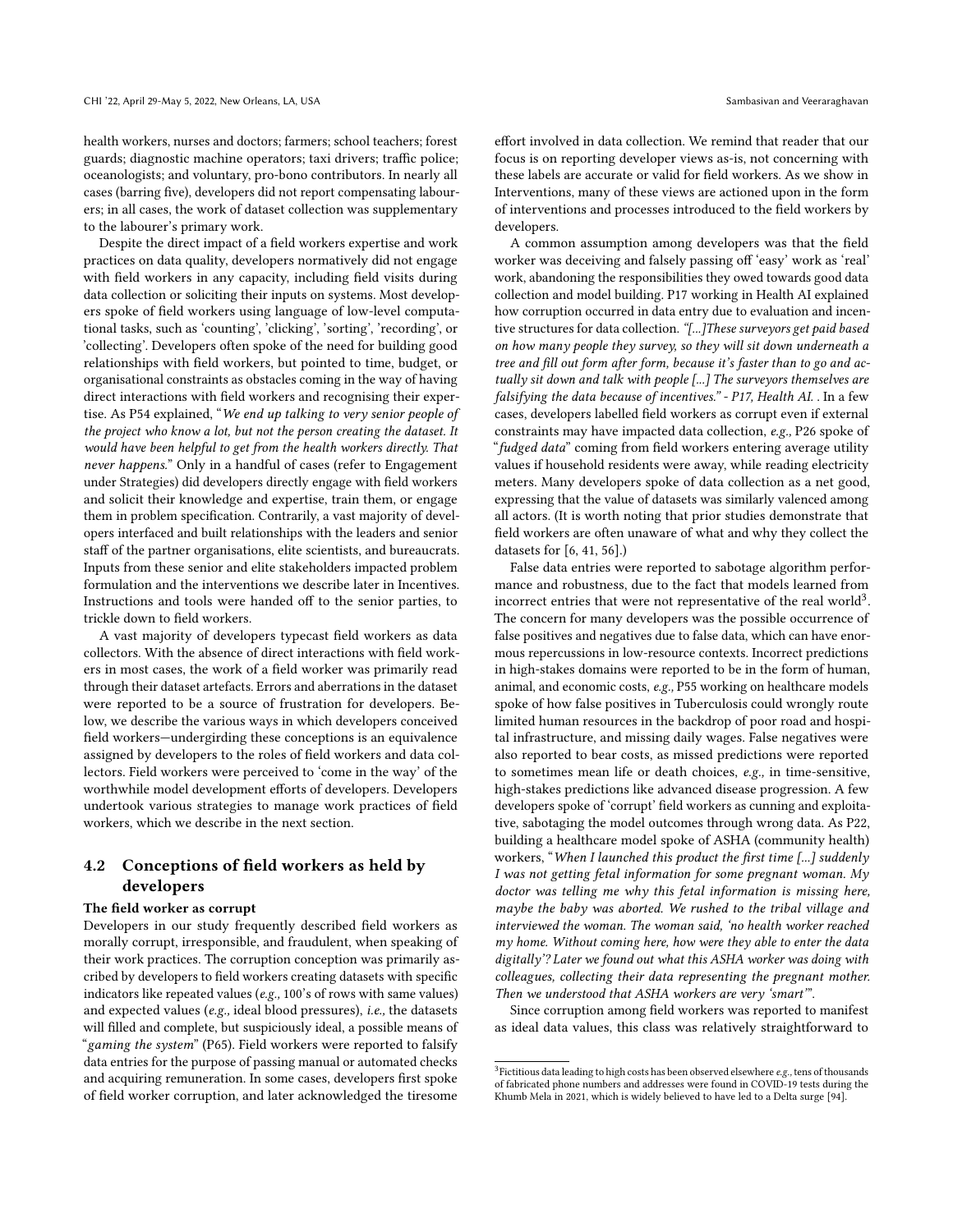detect, and hence identify offending field workers. Eyeballing, analysis tools, and AI models were used to detect these data entries. The value assignment of corruption to field workers was sometimes used as a rationale to build new models that automated out field workers, e.g., building a computer vision AI model that is mandatory for a community health worker for use in visual health measurements, previously her job, motivated by the suspicion that the worker's manual data entries are fake. In some cases, field workers were required to provide cross-verification and documentation, e.g., physical presence at the location, audio capture cross-verification, and observation notes. We discuss these strategies in greater detail in [Interventions.](#page-7-0)

#### The field worker as lazy

Some developers described field workers as incompetent, stubborn, and sluggish by gathering data without sufficient care. Incompatible workflows, poor technical literacy, and obstacles in the data capture environment were cited as reasons for attributing inconvenience to field workers. Data collectors of datasets with missing values, flawed entries, and irregular entries were viewed as lazy. For example, image datasets often require ideal conditions during data capture, because models cannot typically handle high noise levels in the training datasets. In P59's case, working on agriculture and healthcare, the mandatory AI/ML requirement of white backgrounds in photographs captured in hospital or farm environments was physically impossible, due to the non-availability of white papers in farms, as well as the heterogeneous aesthetics in Indian settings, often painted with bright background colours. Some developers reported how informal practices of field workers were in collision with the AI/ML data entry requirements that were rather rigid in periodicity, location, and documentation-heavy.

While several developers acknowledged the difficulties faced by field workers in capturing the myriad fields of a dataset while attending to primary responsibilities, a few switched to pre-processing to deal with data capture difficulties (described in [Interventions\)](#page-7-0). Field workers were generally seen as cumbersome problems to be dealt with in AI/ML model development. Take the case of P45, building a model for crop yield detection, where farmers were required to collect 140 columns for every data entry row on a spreadsheet, yielding thousands of such data entries—done on a pro-bono basis, at the end of the day. Compliant farmers who entered well-labelled values were viewed as 'good' and 'professional' (P45), versus 'challenging' farmers who missed, delayed, or entered imperfect entries.

Field workers were seen as introducing human error in datasets, via workflows conflicts, forgetfulness, and non-diligence. However, the errors were often seen as costly and intentional aberrations, rather than mistakes. P69, building a health model, described how they perceived some frontline health workers to be lazy, "Sometimes health workers come with data that might look suspicious. For example, once they observed all BP measurements as 80/120. So the NGO tried to investigate why. It could be because the health field worker was lazy or they did not have a BP machine and so they entered the typical values." The developer further described how public health doctors were later mandated to give feedback on patient data–a perceived productivity improvement over the 'slacking off' prior to their AI/ML model, "90% of doctors never do the work, they don't even go to the PHC (clinic). Now we are making them do the work."

Some developers pointed to a lack of care on part of the field worker when entering data fields impacted by contextual peculiarities, such as changing phone numbers and shared devices (a phenomenon common to many regions of the Global South, as seen in [\[71\]](#page-12-42)). P65 described the traditional norms, such as shared devices, as being inconvenient, "5 people might use the same phone. People change SIM cards. How do you know it is the same person? Ownership of phones is important. This is traditional mindset that is harder to change." Field workers were also reported to enter their own phone numbers and addresses for requirements in data entry, when unable to or uninterested in comprehensively speaking with clients. Such entries were reported to be problematic for model training. In a few cases, practitioners themselves resorted to data collection in the field, as field workers were not compliant and did not see the value of models; thus, becoming a major inconvenience to developers. As P32 described, "We have to go collect the data, because most of the farmers do not see the importance. They don't know that we are trying to help them." We underscore that P32's connotation was that their model carried tangible value for the field worker's community. However, the field worker was not seeing this value—a perception shared by some developers in our study.

#### The field worker as non-compliant

Some developers spoke of field workers as non-compliant actors, whose workflows and practices conflicted with the precision and accuracy required to build useful datasets. Developers reflected a sensory and mechanistic imagination of measuring the real world through recording devices, e.g., capturing images, recorded sounds, tracked location, or clicked buttons. AI/ML data entry required periodic, standardized, and precise entries, such as capturing photographs of crops with ideal contrast levels and against clean backgrounds, or tracking exact river contours with GPS coordinates. 'Objective' dataset collection requirements were reported to be often in conflict with field worker workflows that were more informal, contingent, and situational in nature. For example, P27 reported how forest guards forgot to reset their GPS every 5 minutes; instead, by recording every one hour, the dataset became inaccurate and unfit for training their model. Developers that conceived of field workers as non-compliant often attributed distortions in data quality and accuracy, such as blurry images or noisy sound captures, to field workers.

The majority of developers appeared to understand the complex nature of humans using recording devices only well into the AI project development, and often by accident. Developers attributed the delayed insight to the fact that data collection was mediated through partners and middle-men. They also attributed it to the fact that these partners and middle-men typically had no prior interaction with field workers. P44 described how they learned about the influence of a medical machine operator on dataset quality only at an advanced stage of model development, pointing to the importance of data quality training, "When we collected the data, we didn't have a lot of background on how the data was collected. We realized that the quality of the image at the O center was much better. Obviously it was a trained staff. It was a massive revelation for us, how an operator can influence this entire screening effort. If the nurse/operator is not trained, dataset suffers." Another example comes from P21, who discovered that 25-30% of their fetal cardio topography recordings from doctors were less than ten minutes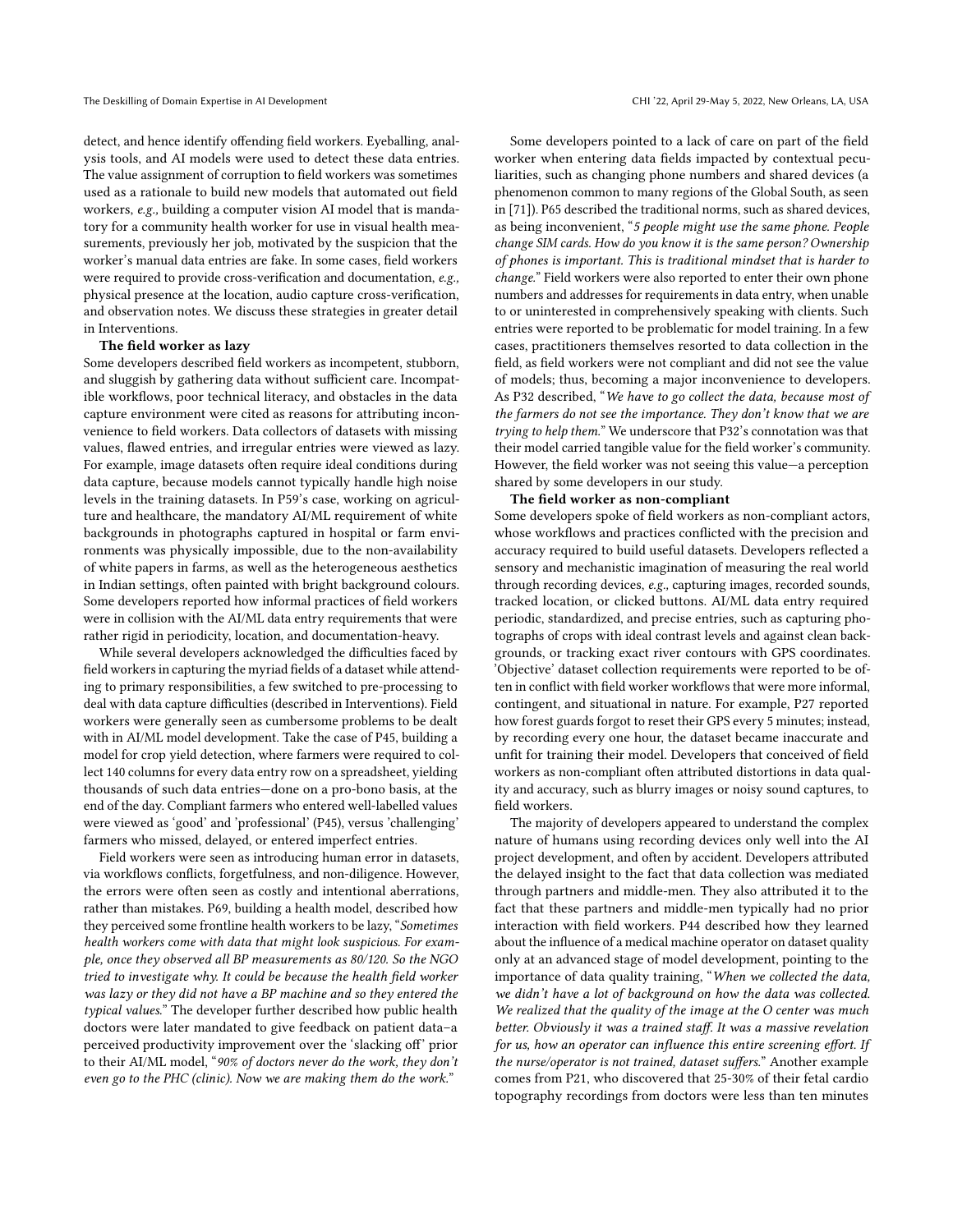long. P21 later worked with doctors to explain the value of the expected procedure to record data.

The projects falling within this category sought to typically enroll field workers to collect and label datasets for models that eventually aimed to diminish or scale their roles. The data collection requirements in this category entailed new and additional workflows to collect the data, e.g., scan identity documents, traverse a forest to collect GPS data, and other tasks seemingly irrelevant to the field worker's primary objectives. The datasets discussed here were reported to be the hardest to fudge because they required hard recording evidence, i.e., either there is a location on the map, or there is not. As P67 building a GIS model put it, "Fudging GIS data is very difficult. In surveys it is easy to fake data. But here, unless you are physically at the space to collect the data, you cannot fake it." A few developers discussed how some of the field workers were concerned about potential job losses due to the models being built; in a couple of instances, field workers had organized protests to register their voices against the AI models. Developers spoke in our interviews of how these protests were a 'misunderstanding', ''personally driven', and 'politically motivated', indicating that workers attempted to sabotage their model building efforts.

### The field worker as the dataset itself

When human work was not recognised in dataset collection, developers spoke of labour as the dataset itself, in the form of outcomes and outputs. In this category, complete, labelled datasets were the starting point of developer world view of AI/ML pipelines, i.e., developers did not even speak of the initial labour of the field worker in collecting the dataset. In contrast, the remaining interviews show that collecting and building datasets was a monumental task involving field partners, infrastructure setup, special software, and regulatory requirements. Some developers did not concern themselves with dataset collection because it was deemed 'non-technical', outsourcing instead to NGOs, field partners and program managers. P67's response, despite their role as a program manager in-charge of dataset collection, is telling of how engaging with field workers was considered outside of the scope of AI/ML, "My work is limited to technical challenges. I have never stopped to talk to the human side. To wonder how this (data collection) has made them feel.". Many AI developers were far more comfortable speaking about missing, null, or inaccurate values over the human aspects of the data collection, even in projects with deep layers of human-mediated data collection. For example, P13 used the language of data discrepancies rather than human labour, "It had a lot of missing data as well. There are some data points for which the dates don't match."

# <span id="page-7-0"></span>4.3 Interventions to manage data quality of field workers

In the final part of our results, we describe the various strategies reported by developers to improve the quality and quantity of data entries from field workers. The majority of interventions aimed to control or bypass field workers. In a handful of cases, interventions were empathetic towards the agency of the field workers, which we also report below. Developers reported that the management techniques, including monitoring, helped improve the data quality in many cases (albeit by possibly introducing an environment of fear, coercion, and extraction).

### Surveillance

Developers outlined various monitoring approaches aimed at improving data entries in the field. field workers were reported to be continuously monitoring field workers via their personally identifiable data entries, at times, in combination with other sources like audio, location, and video snooping. Computational metaphors like sorting, assigning scores, stack ranking, and penalties were used in some interviews. For example, P18 spoke of assigning a probabilistic data quality score for live entries of field workers, "some kind of a design of a data quality score, which is looking at the data collected by one worker. They'll assess if this data is good or bad quality on a score, based on 0-1". In a few cases, poor performers were identified by comparing with data entries of other field workers. Non-compliant or non-performing field workers were notified directly, via motivational messages or reminders (we describe this technique in detail in [Incentives\)](#page-7-0). Supervisors and field officers were also alerted to take action on field workers, in some cases.

More complex and sophisticated forms of monitoring were reported in a few cases. P17 reported looking into a service that collected audio recordings of field workers "while this person is giving this interview and then do some deep learning techniques to connect the audio quality with survey results to rate the surveyor. How clear are their questions? How much are they understanding the results? Make connections between survey fatigue and inaccuracies and consistency of the surveyor." Whether field workers were aware of these interventions being deployed on them was variable. P18 described how monitoring field workers improved the data quality, "On a high level I can tell you that there are some known good healthcare field workers, because they're monitored, they're not completely on their own. We can treat healthcare data from those field workers as good." In other cases, field workers did not appear to be aware, or the developer was far removed from the field worker and was not aware of consent procedures. Prior work shows that surveillance affects employee well-being, productivity and motivation [\[5\]](#page-11-16); indeed, our findings underscore the shifting of risks of and costs from employers to field workers [\[69\]](#page-12-43) and creating orthogonal, additional labour for the same or no pay.

#### Automation

Retrospective learnings and field insight led to pre-processing and technical fixes in some projects. Many developers reported making adjustments and fixes to data collection forms after receiving feedback from field partners, e.g., making some fields mandatory, providing multiple choice options, decreasing the required radius of travel, and so on. In a few cases, pre-processing algorithms were introduced to reduce the burden of perfect audio or image capture by the field worker. In P59's case, a fix was written to process photos of pests from farms, dealing with the issue of non-availability of paper in farming areas. Other fixes included algorithms to deal with noise, blurriness, and duplications, at the time of data entry itself. Developers also described introducing techniques to seamlessly upload data entries over low memory, poor connectivity, and poor resolution cameras in devices used by field workers. For example, P23, 24, and 25 reported a fix they wrote to deal with the issue of variations in lighting and camera quality impacting the model predictions.

Despite the above examples easing the workload and usability among field workers, automation also had a dual use of bypassing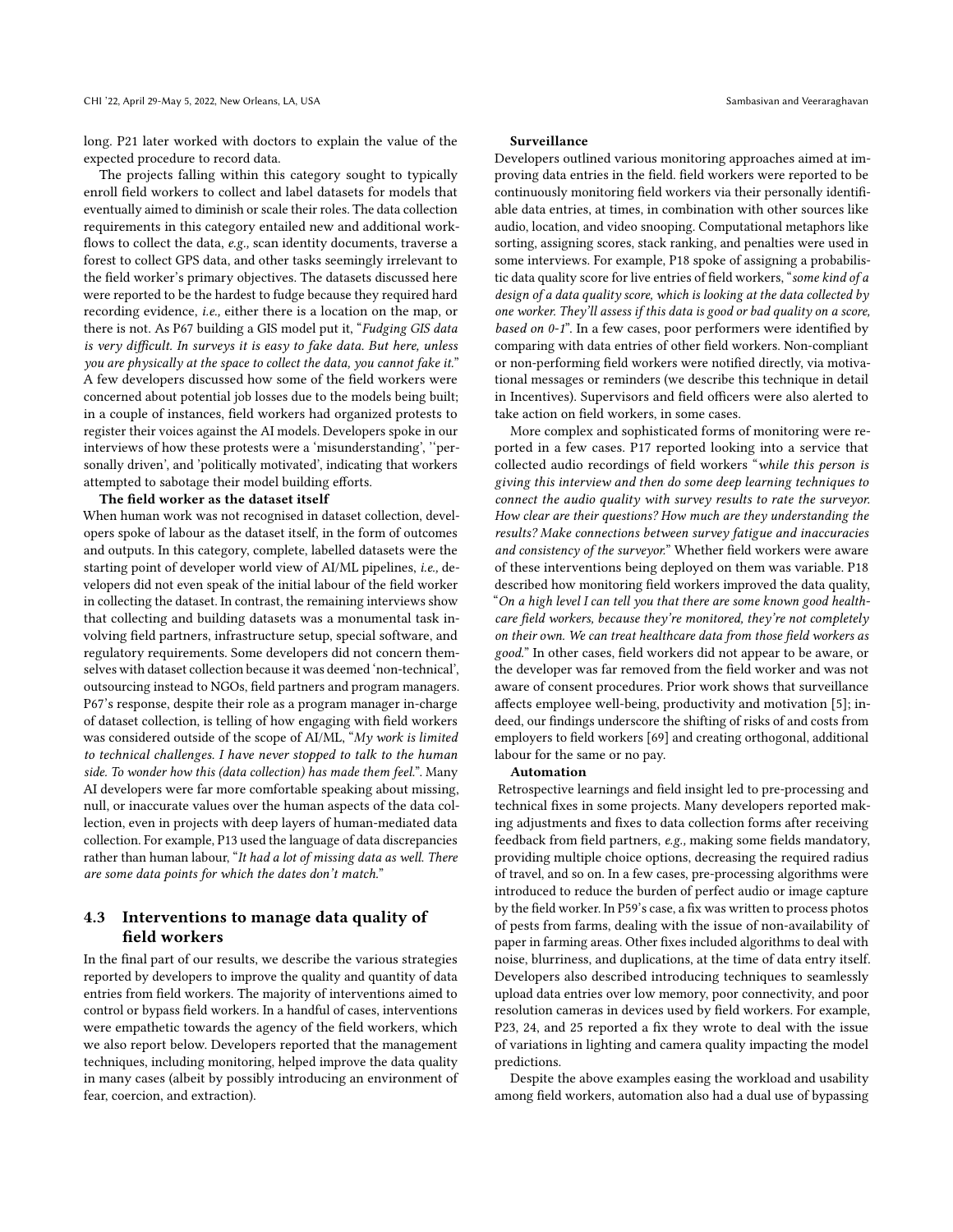field workers and their agency. A few developers revealed how automated gathering of ground truth was increasingly used as a proxy that eliminated the field worker's human entries. Automation was sometimes used to override or bypass the field worker, e.g., in the case where a developer created a wearable for automatic data collection to be directly worn by pregnant mothers, and the field worker performed the role of a network transporting the data from patient to their tablet. The intervention was reported to be created to manage fudged data, for field workers to be "really visiting their (patient) homes".

#### Incentives and gamification

In some cases, intrinsic and extrinsic incentives were deployed to field workers to motivate better performance and recognize good performance. Many developers turned to tactics like points, leaderboards, and positive or congratulatory messages and calls to improve field worker goodwill and motivation. In a few cases, developers reported making payments to field workers for data collection. Some spoke of wanting to make payments to field workers "In the future" (P26). Developers experimented with various payout amounts and frequencies, aiming to balance quality of data entries with field worker satisfaction. P14 reported moving from a monthly incentive to a weekly format for incentive payments, pointing to how cash flows are limited among drivers. P51 described how incentives led to skews in distribution, "they stopped farming and started focusing on the data. So then they brought in thousands of images in a day, and it skewed the region" In a few cases, developers were successfully able to tie the project needs to the resources of the institutions or state bodies, which greatly eased their reach and access. For example, P22 was able to peg the health worker performance to a state body, leading to a bonus payment, promotion, or recognition by the district officers in monthly meetings. P37 articulated the value of partnering with similarly motivated institutions. "It's important that the work is the goal of the hospital too. We need a hands-on research person like him because we are not always there." Nonetheless, incentives were largely automated (e.g., motivational SMS) or tied to senior field partners, with the exception of a couple of developers that worked with field workers directly to determine amounts and make payments. A few developers discussed the goodwill of communities to help out the AI developers, both as a lucky outcome ("inherent advantage of coming from [an elite institution] got the goodwill of people working with us. Even the patients gave consent, we did not give any incentive to them" (P21) and as a manipulative tactic used by other developers, e.g., P67 spoke of how college students, in their desire to gain street credibility and career experience, were motivated to contribute towards open data collection efforts pro-bono, even with only partial understanding of the uses of the data they collected.

### Direct engagement

In a minority set of cases, developers directly engaged with field workers in their dataset development. By and large, even among those following engagement strategies, we did not encounter instances of field workers being spoken of as experts, except when reporting on interactions with professionals such as agricultural scientists or oncologists. Some developers bemoaned that they should have reached out to 'untapped' expertise in field workers, in retrospect, but their perceived technical limits of their jobs kept them from establishing contact. P54's view is reflective of this stance, "I'm

not sure what people who are collecting the data expect this data to be, [know] why it's important to flag something, cannot put arbitrary numbers. I'm not sure if that connection happens, if they know how fruitful their work is, not just a checklist, but will go into a learning framework, predict something really important for patients." At the same time, a few developers did engage with field workers at various stages. P50 reported how until speaking with a field worker in the region, "and they told us not to rely on that dataset, we were predicting all kinds of weird species".

A few developers conducted data literacy camps and educated field workers on the value of the models. For example, P14, building an air quality prediction model that engaged informal transport drivers (boda bodas) to collect air pollution readings. P14 organised a workshop with medical doctors on air quality and health for the drivers to attend, which helped build trust. P14 reported, "The riders felt more important, asked questions and got to know more about the subject. They feel like they're experts amongst the community. They felt empowered." After observing gynaecologists and explaining the value of longer ultrasound recordings, P21 determined that field visits led to improvements in data quality. A few developers discussed how communicating the impact of data quality collected by field workers on technical outcomes like accuracy and performance was challenging. As P51 reported, "If you think of impact in AI, it would be I created a new algorithm, published a paper, is it exciting technically. It improved a body of knowledge. But for the small farmer there, it does not prove impact if I increase the accuracy 80-85%." Explaining potential application outcomes was considered more comprehensible for field workers, e.g., explaining how models can have an impact on disposable income, better health, or kids staying in school, but showing those impacts was reported to be challenging, especially for models still in development. The low-resource and high-stakes nature of models in our study meant that the tangible impact after deployment took a few years to manifest. A few developers made visits to sites of field workers, to demonstrate the intangible value of their data collection, such as P7 and their team of medical students who visited nurses doing data collection, "most trivial thing is to just be a visitor and see if a sensor was actually off, like an oxygen clip on the finger. Just paying a visit, letting them know that we care about these things. Showing these signals to the nurses on the interface [and demonstrating the importance]."

Developers reported engaging with field workers much more when the downstream beneficiaries of their models were end-users, e.g., training nurses to collect patient data in hospitals. In a few cases, the users themselves were data contributors, e.g., for maternal wearables collecting pregnant women's data in trial settings. User consent, education, and compliance was seriously regarded, citing institutional and regulatory requirements. For example, P10, P11 and P12 who were building a wearable sensor for a health model, planned training sessions for every data collector on usability, troubleshooting, and proper positions.

### <span id="page-8-0"></span>5 DISCUSSION

We find that in their search for building reliable datasets, AI developers reduced field workers employed to provide socio-economic benefit (e.g., a community health worker to track COVID-19 incidence and administer vaccines), to a data collector. The field workers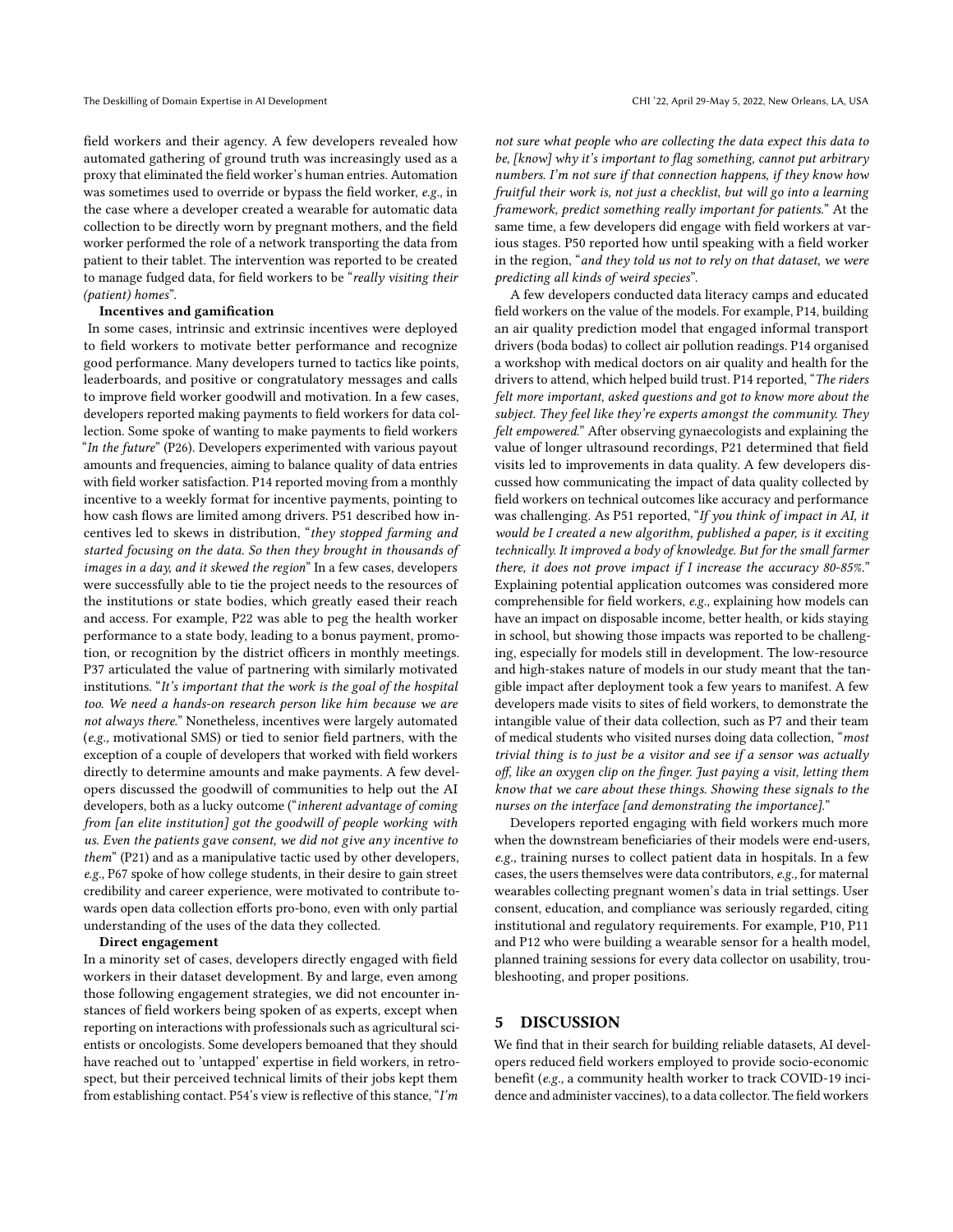were tapped for additional and often monotonous labour of dataset collection such as quantising, counting, sorting, tagging, clicking, and recording various phenomena in the real world. Field workers was deskilled and they were recruited as menial data collectors with no expertise. As People's Archive of Rural India reported in 2020, overburdened ASHA (community health) workers in India are tasked with a mind-boggling array of 720 tasks, including data collection tasks [\[6\]](#page-11-15). Models emulated and improved over expertise of field workers, but the expertise—which takes many years to build—was only seen as an instrumental tool for collecting datasets, and largely excluded from model development.

Developers reported that many field workers ignored, fudged, and sabotaged data collection, producing data that was indiscernible or unsatisfactory for models. Correspondingly, developers attributed the problem of poor data sets to poor work practices of field workers. Unfortunately, these refractory images of workers were commonly held among developers, even though most developers had no firsthand understanding of worker practices or contact with workers. Instead, worker outputs were read through their dataset artifacts. Through various interventions, developers attempted to influence what they perceived as incompetent, lazy, corrupt practices of data collectors to improve data quality. Indeed, the data collection issues like fudging and sabotage are commonplace in working with field workers in low-resource areas, but it is possible to interpret these acts as worker resistance to their exploitative conditions of work, and not as incompetance and laziness on part of workers (as seen by developers)—modifying James C. Scott's memorable phrase, 'weapons of the data collector' [\[75\]](#page-12-44). We call for more research on field workers' perceptions and their experiences in being drafted into building AI systems to understand this problem space better.

Below, we discuss considerations and open questions for recognizing field workers as domain experts, and for practitioners to include field workers in problem formulation and building datasets and models, and propoe structural changes to recognise domain expertise in the field of AI/ML.

# 5.1 What counts as expertise? Whose expertise counts?

Developers in our study animated their model building with visions of producing new forms of scalable expertise to fix socioeconomic problems (similar to high-modernist visions in Scott's account [\[74\]](#page-12-22)). Field workers were needed solely as computational resources, whereas the elite status of AI system building was restricted to the developers, leaders of partner organisations, celebrity scientists, and bureaucrats, and the machine intelligence itself (see Ivan Illich for more on experts and gate-keeping [\[37\]](#page-12-45)). A spectre of expertise paucity was often maintained, which perpetuated the demand for AI models. For example, farmers were viewed as recording devices, whereas heads of agricultural organisations were viewed as partners occupying a certain cultural legitimacy and authority. Discounting expertise of "data collectors" is not limited to our study, being well-documented throughout the history of computing, e.g., in how women technologists [\[34\]](#page-12-2), business process outsourcing workers [\[57\]](#page-12-46), data workers [\[52,](#page-12-9) [89\]](#page-13-12), and crowd workers [\[21,](#page-12-5) [39\]](#page-12-8)

have been perceived as low-cost, unskilled workers, despite performing valuable services. It is also the case that there has not been much thought given to who is recruited as a data collector. Field workers were automatically drafted into the surplus labour of data collection when heads of organisations signed contracts and started partnerships with developers. Finally, in contrast to their typecasting of field workers as data collectors, developers spoke reverentially of end-users, taking seriously user design considerations such as usability, languages, transparency, and explainability (owing in part to policy and market value of user loyalty).

We make the case that the mastery and tacit knowledge of communities and contexts held by field workers need to be accurately located as domain expertise by AI developers. The domain expertise can serve as an essential partnership throughout the AI pipeline. Such collaborative partnerships were exceptional in our study, underscoring why we need more sustained and structural shifts in the field of AI/ML to make recognition for domain expertise of field workers a part and parcel of 'doing AI in low-resource areas'. Recognizing the expertise of field workers is not merely about ethics; it successfully sets up the AI engineering fundamentals of getting consistently good quality data, timely feedback on deployments, and confidence in building solutions. Recognizing expertise further demystifies what AI is, who is involved in doing AI, and whose labour counts as AI development. A crucial step in this direction is for developers to engage directly with field workers, instead of interfacing with organisation leaders and hearing secondhand narratives about workers. As Lucy Suchman points out, "work has a tendency to disappear at a distance, such that the further removed we are from the work of others, the more simplified, often stereotyped, our view of their work becomes" [\[79\]](#page-13-3).

Field workers could be involved right from the problem formulation stage, to accurately characterise the problem to be solved, making assumptions about models, and identifying outcomes salient for predictions and classification tasks together. Partnership at this stage can be enormously beneficial in setting the foundation for the project, aiding more accurate and relevant problem formulation, e.g., in the case of P27, who formulated a more impactful poaching prediction problem with wildlife experts. Dataset parameters, such as data fields, survey volume, and answer ranges, can be jointly identified, based on feature requirements and field norms. Observing the workflows and practices of field workers can help contextually fit dataset tasks. For example, P14 visited boda boda (motorcycle taxi) drivers and rode along as they collected air quality data, identifying several obstacles to dataset collection and the need for better incentives. Although a few practitioners in our study recognized the untapped expertise of field workers, we need a sustained effort to broaden such collaborations.

A general maxim in current AI praxis is that the more data we have, the better performing the model will be. However, defining dataset tasks without an understanding of the everyday realities of field workers can miss out on valuable indicators that could be collected. Developers should inform field workers about the downstream use of these datasets, the types of use cases and users imagined, and the impact aspired for, e.g., in the case of P64, who visited overworked hospital nurses and assured them of the importance of their work. Field workers may need dataset collection training to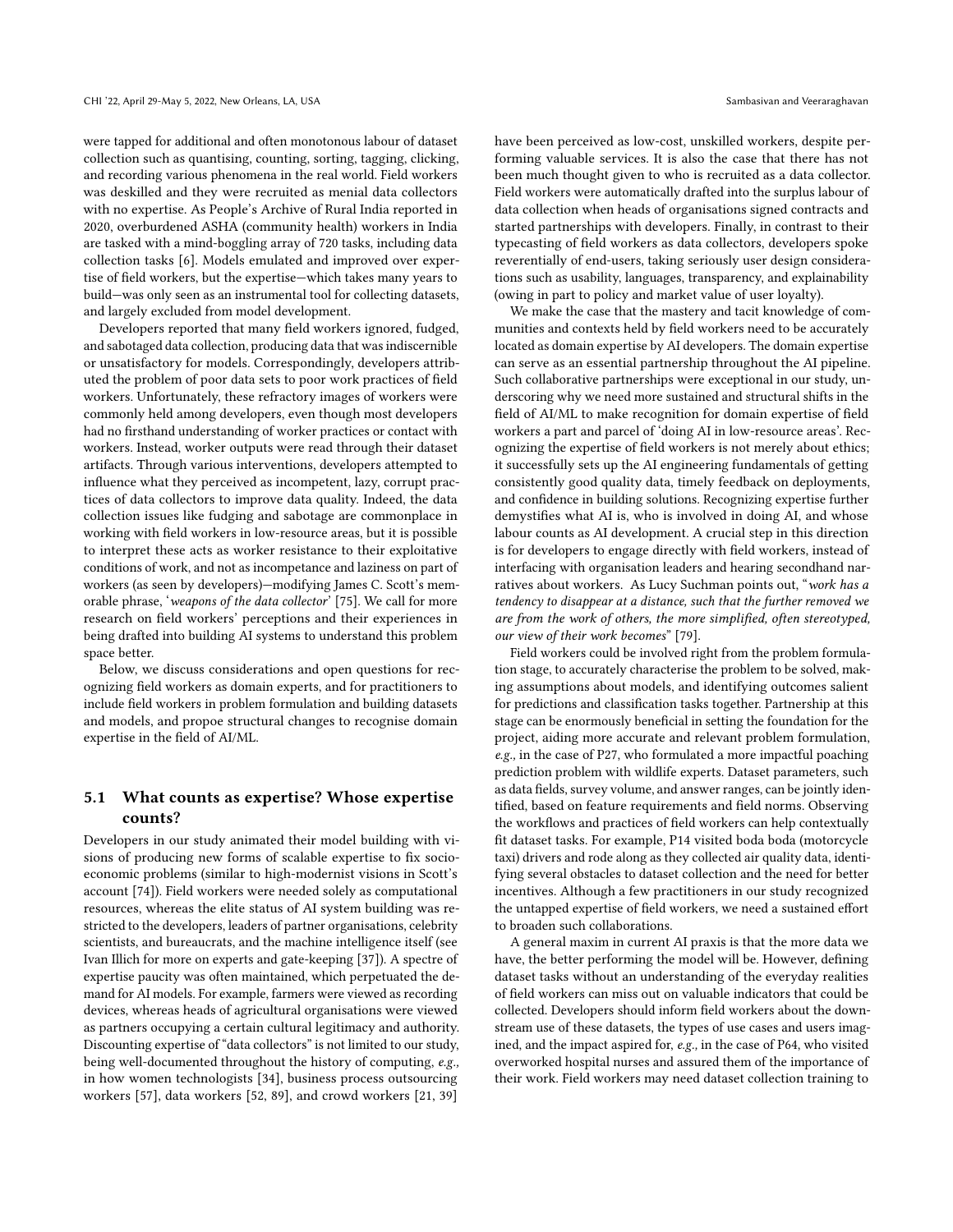understand question goals, troubleshoot, handle response ambiguity, and so on. Developers could benefit from serving as instructors of training programs, and receive feedback on their data procedures.

During model development, developers should involve field workers in identifying modelling goals, features, and measurement criteria. Field workers can enable 'online learning' in low-resource settings, by creating feedback loops between model outcomes and the real-world, and help evaluate whether pilot results are accurate and valid on the ground. Indeed, partnership in data and model building can help identify and alleviate algorithmic bias, data cascades, and unintended outcomes that typically remain latent and opaque for long time periods [\[42,](#page-12-47) [46,](#page-12-48) [72\]](#page-12-31). Understandably what drives metrics currently is driven by concerns of machine-beatshuman efficiency, cost, and outperforming the industry standard, which often relies on the expertise of AI developers. We need to rely on the expertise of field workers to identify appropriate metrics to evaluate claims relevant to the affected communities and phenomena. Where regulations permit compensation for AI labour, pay needs to be fair and commensurate to contributions to AI systems.

# 5.2 When to intervene? How to intervene?

We found that management of poor data collection practices generated a whole class of algorithmic fixes for AI/ML developers. Pre-processing algorithms and regular expression checks in form filling allowed developers to handle heterogeneity in environments and field workers. These techniques were arguably the most mutually beneficial by reducing human drudgery and improving data quality. At the same time, entire models were developed to predict data outliers and corresponding field workers who appeared to violate certain heuristics of data entry, such as those entering predictable or repeated values. For example, newborn birth weight entries by field workers can be tested by a constraints check on inputted values, automatically flagging non-compliant field workers. This information can be asymmetrically shared with higher-up supervisors or used in sending gamified messages to the field workers to do better at data collection, thus worsening oppression and enabling extraction. Currently, what gets automated depends solely on the preoccupation of AI developers' concerns and personal values, which can be limiting and even dangerous for domain experts and communities. For example, most developers in our study did not consider relieving field workers' concerns a legitimate need for AI; instead their primary objective was to introduce a model where there was a good quality dataset and a rhetorically defensible socio-economic cause. However, many of these AI interventions did not appear to fundamentally address the root problem and instead appeared to create new forms of displacement and extraction—we invite more empirical evaluations here. Instead of understanding the difficulties encountered in the data collection processes by consulting field workers, AI developers sought to develop behavioral nudges and interventions to discipline and control field workers.

Behavioural tricks like gamification and monitoring can introduce fear and resentment among workers [\[50\]](#page-12-49). Recent emergence of interdisciplinary research across AI and behavioural science aims at influencing human behaviour through nudges, rewards, gamification, personalisation, and segmentation [\[64\]](#page-12-50). In this way, algorithms are seen as contested instruments of control that carry specific ideological preferences [\[92\]](#page-13-20), which are often created and implemented based on the interests of powerful actors [\[43,](#page-12-51) [87\]](#page-13-16). If developers consider the task of data collection as a challenging and important problem to solve, rather than an impediment that blocks the model building stage, it would result in an attitude change in how they see the work of field workers. Rather than trying to create techniques to gamify, monitor and somehow persuade field workers to do work, if AI developers actually considered data collection as legitimate work (data work is broadly under-recognized in AI, see [\[72\]](#page-12-31)), possibilities to figure out which aspect of the work can be meaningfully automated can be sought out.

Instead of motivating an overworked health worker to do more work for dataset collection, one might ask how to help them achieve their goals better: prioritise their numerous visits, better capture of their in-situ knowledge, allocate limited medical resources better, and build visibility into their contributions. Indeed, this is one way to realize the shared goals of both the AI developer and field workers on human development in low-resource areas. As an example, Digital Green [\[27\]](#page-12-36) recognised and tapped into the expertise of farmers and turned them into producers of expert videos, and found appropriate ways to scale up that knowledge. Farmers were motivated to learn from other farmers, as well as from other agricultural scientists, and a meaningful interaction with digital technology led to the possibility of skilling of their expertise.

The process of building AI models is power-laden with consequences that may undermine the AI enterprise. Consider this thought experiment, where the tables are turned and the field workers decide to monitor the work of AI developers. It would be an unthinkable scenario; apart from the power asymmetry, we implicitly value and trust the work done by the AI developer. Why should the current hegemonic arrangement of AI experts monitoring field workers make sense? This is because, to borrow from James Ferguson, data collection in AI operates as an 'anti-politics machine' [\[23\]](#page-12-52), making political decisions about what constitutes expertise and creating 'technical solutions to technical problems' through management interventions to influence field workers to collect good quality data.

### 5.3 How can domain expertise be made legible?

The untapped expertise of field workers we describe is not an exception or error; it is intricately tied to any AI development in low-resource settings [\[73\]](#page-12-53). In contrast, the standard AI/ML pipeline often begins with an existing or available dataset—an assumption shaped by institutional and resource endowments and prior histories of the West. We need to recognise that expertise is required in all stages of the pipeline, not just by the developer at the model development stage. In particular, we call for the need to make legible the labour of field workers in the early stages of the pipeline, the work that remains below the API fold. The field of AI/ML does not currently have language, standards, requirements, or measurements for discussing the recognition of domain expertise. These shifts cannot be left to the whims and values of individual research projects, and instead need broader changes and oversight in the field. Some shifts can come from releasing disclosures that go beyond fact sheets that are typically focused on a technical view of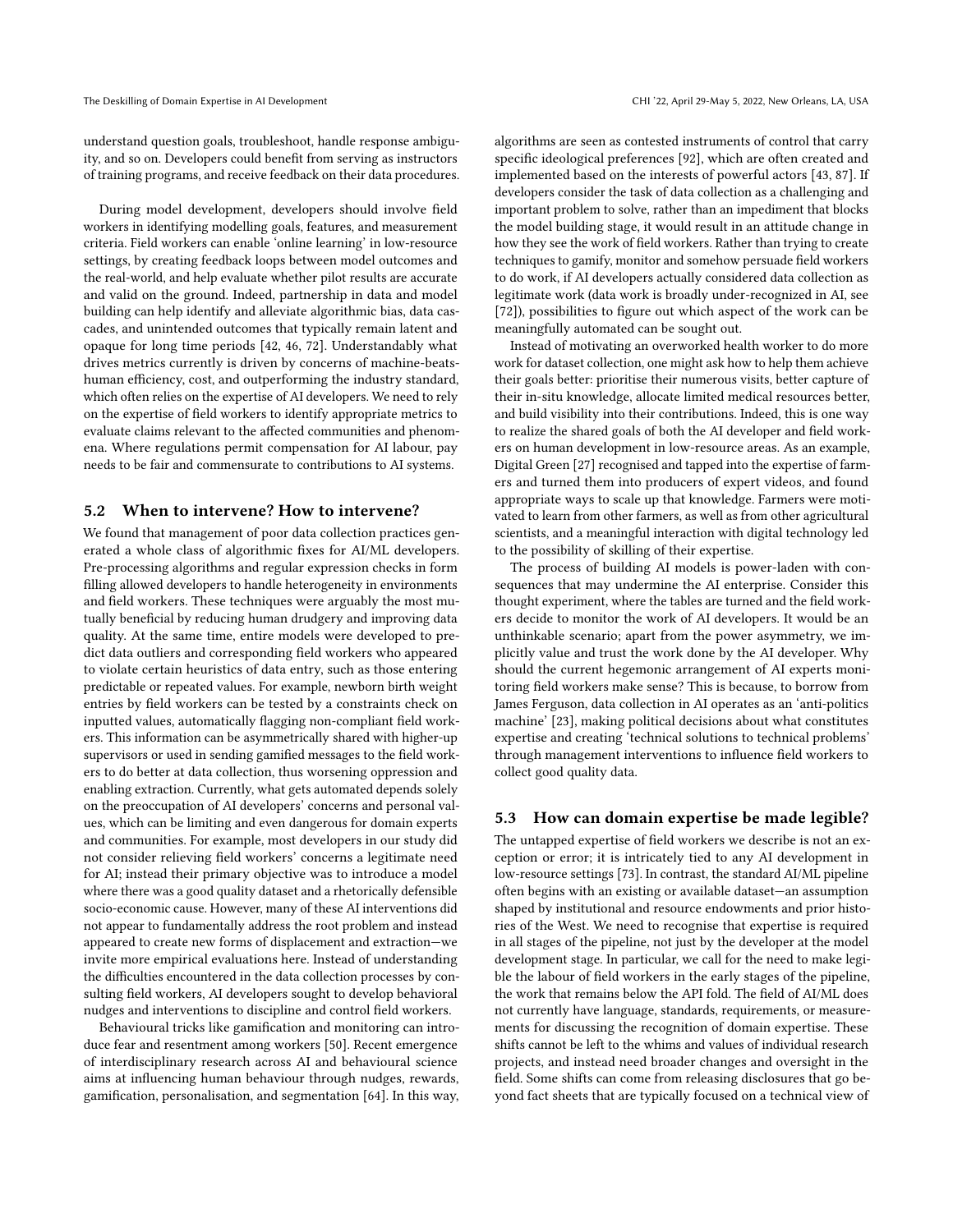data quality, transparency, and bias [\[51\]](#page-12-54). We need to find ways to disclose the provenance, type, and amount of labour that went into building powerful AI systems, similar to impact statements that are now standard in AI conferences [\[11\]](#page-11-17). In addition to fair compensation, the field worker contribution to the algorithm can be made visible in many ways, including co-authorships, listing contributors publicly, joint releases, and introducing the field workers in high visibility events. Indeed, attribution raises questions of fairness, politics, and decoloniality, such as whose knowledge is considered attributable and whose is not [\[67\]](#page-12-55).

It is imperative to expand the parameters of what gets measured and seen, in order to fully comprehend the effects of these AI systems. Developers talked to us about how they could create new expertise in algorithms that saves human lives, tiger lives, farm fields, money and so on, all of which they were keen to assess the impact of. Vision statements and impact metrics of projects in our study were shaped by prevailing economic impact assessments of AI systems; these assessments are coloured by conventional pipeline-thinking, where algorithms are dropped into social settings and their before-after effects are measured, e.g., the number of lives saved by the algorithm [\[93\]](#page-13-21). Missing in these variables and constructs is the measurement of the hidden labour of field workers (among others, including data annotators and content moderators) in enabling the systems. As mentioned earlier, data in low-resource contexts is not a given; it comes into existence often via the labour of the field workers. An excellent development is the work done by the Indian Federation Of App-Based Transport Workers to resort to social media to raise awareness of rights of "gig workers" to demand fair credit. Thus, we make the case to focus not just on the narrow goals of model outcomes, but also on the effects on the humans who are all part of the AI enterprise. More research is needed to understand the longer-term implications of labour and expertise re-distribution in AI. Deployments should consider these systems as interventions that require the labour of field workers to come into existence and become sustainable. Ultimately, our direct ask to AI developers is to embody a reflexivity to their practice, what Philip Agre called a "critical technical practice" with "one foot planted in the craft work of design and the other foot planted in the reflexive work of critique" [\[2\]](#page-11-18).

# 6 CONCLUSION

AI development apparatus in low-resource areas largely deskills and invisibilises the domain expertise of field workers. Field workers are indispensable contributors to collecting datasets for AI models in low-resource settings, but often were not recognized for their expertise by AI/ML developers. In our research study with 68 globally-distributed AI/ML developers building models for lowresource communities, we find that field workers, e.g., forest guards and farmers, are treated as data workers in service of the machine. AI developers demonstrated a belief that 'bad data' came from poor data collection practices of field workers in the following ways: as corrupt, lazy, non-compliant, untapped expert and data itself. Correspondingly, AI developers often sought to to discipline and control the work practices of labourers in dataset collection. The field worker was viewed as a data worker, reducing their embedded

domain expertise into counting and clicking for ML datasets, despite the labourers not being aware of why, what, or how their work was impacting AI/ML models, or being able to consent or object to the process. Thus, AI development in low-resource areas appears to deskill the domain expertise of field workers, despite models seeking to improve over their expertise in the form of datasets. Field workers appeared to resist these designs by falsifying or producing incomplete data. Our research results provide novel and crucial insight into how AI development practices function as a deskilling apparatus in low-resource contexts. We press upon the HCI community the need for questioning what expertise is, by partnering and recognising the local expertise of field workers, formulating better problems that improve worker agency rather than seeking to control, and to fairly account for field workers contributions to AI models.

# ACKNOWLEDGMENTS

We are grateful to the various AI practitioners who took part in our study and generously shared their AI development experiences with us. Our thanks to Hannah Highfill, Diana Akrong, and Shivani Kapania for contributing to the research interviews.

### REFERENCES

- <span id="page-11-7"></span>[1] Mark S Ackerman, Juri Dachtera, Volkmar Pipek, and Volker Wulf. 2013. Sharing knowledge and expertise: The CSCW view of knowledge management. Computer Supported Cooperative Work (CSCW) 22, 4-6 (2013), 531–573.
- <span id="page-11-18"></span>[2] Philip E Agre. 1997. Lessons learned in trying to reform AI. Social science, technical systems, and cooperative work: Beyond the Great Divide 131 (1997).
- <span id="page-11-9"></span>[3] Ali Alkhatib and Michael Bernstein. 2019. Street-level algorithms: A theory at the gaps between policy and decisions. In Proceedings of the 2019 CHI Conference on Human Factors in Computing Systems. 1–13.
- <span id="page-11-4"></span>[4] Paul Attewell. 1987. The deskilling controversy. Work and occupations 14, 3 (1987), 323–346.
- <span id="page-11-16"></span>[5] Kirstie Ball. 2010. Workplace surveillance: An overview. Labor History 51, 1 (2010), 87–106.
- <span id="page-11-15"></span>[6] Anubha Bhonsle and Pallavi Prasad. 2020. Counting cows, not rural health indicators. [https://ruralindiaonline.org/articles/counting-cows-not-rural-health](https://ruralindiaonline.org/articles/counting-cows-not-rural-health-indicators/)[indicators/.](https://ruralindiaonline.org/articles/counting-cows-not-rural-health-indicators/) (Accessed on 08/02/2021).
- <span id="page-11-2"></span>[7] Harry Braverman, 1998. Labor and monopoly capital: The degradation of work in the twentieth century. NYU Press.
- <span id="page-11-11"></span>[8] John Seely Brown and Paul Duguid. 2017. The social life of information: Updated, with a new preface. Harvard Business Review Press.
- <span id="page-11-5"></span>[9] Michael Burawoy. 1990. The politics of production. Verso London.<br>[10] Jenna Burrell and Marion Fourcade. 2020. The Society of Algori
- <span id="page-11-3"></span>Jenna Burrell and Marion Fourcade. 2020. The Society of Algorithms. Annual Review of Sociology 47 (2020).
- <span id="page-11-17"></span>[11] Davide Castelvecchi. 2021. Prestigious AI meeting takes steps to improve ethics of research. Nature (2021), 12–13.
- <span id="page-11-12"></span>[12] Kuang Chen, Joseph M Hellerstein, and Tapan S Parikh. 2011. Data in the First Mile.. In CIDR. Citeseer, 203–206.
- <span id="page-11-14"></span>[13] Ed H Chi. 2017. Technical perspective: Humans and computers working together on hard tasks. Commun. ACM 60, 9 (2017), 92–92.
- <span id="page-11-10"></span>[14] Nicola Dell, Trevor Perrier, Neha Kumar, Mitchell Lee, Rachel Powers, and Gaetano Borriello. 2015. Digital Workflows in Global Development Organizations. In Proceedings of the 18th ACM Conference on Computer Supported Cooperative Work & Social Computing. 1659–1669.
- <span id="page-11-1"></span>[15] Emily Denton, Alex Hanna, Razvan Amironesei, Andrew Smart, Hilary Nicole, and Morgan Klaus Scheuerman. 2020. Bringing the people back in: Contesting benchmark machine learning datasets. *arXiv preprint arXiv:2007.07399* (2020).<br>[16] Tom Denton. 2016. Seeing like a statistical learning algorithm
- <span id="page-11-6"></span>Seeing like a statistical learning algorithm. [https://inventingsituations.net/2016/07/10/seeing-like-a-statistical-learning](https://inventingsituations.net/2016/07/10/seeing-like-a-statistical-learning-algorithm/)[algorithm/](https://inventingsituations.net/2016/07/10/seeing-like-a-statistical-learning-algorithm/)
- <span id="page-11-0"></span>[17] Cory Doctorow. 2021. Pluralistic: 19 Aug 2021 – Pluralistic: Daily links from Cory Doctorow. [https://pluralistic.net/2021/08/19/failure-cascades/#dirty-data.](https://pluralistic.net/2021/08/19/failure-cascades/#dirty-data) (Accessed on 09/01/2021).
- <span id="page-11-13"></span>[18] Jonathan Donner, Rikin Gandhi, Paul Javid, Indrani Medhi, Aishwarya Ratan, Kentaro Toyama, and Rajesh Veeraraghavan. 2008. Stages of design in technology for global development. Computer 41, 6 (2008), 34–41.
- <span id="page-11-8"></span>[19] Paul Duguid. 2012. 'The art of knowing': social and tacit dimensions of knowledge and the limits of the community of practice. Brill Sense.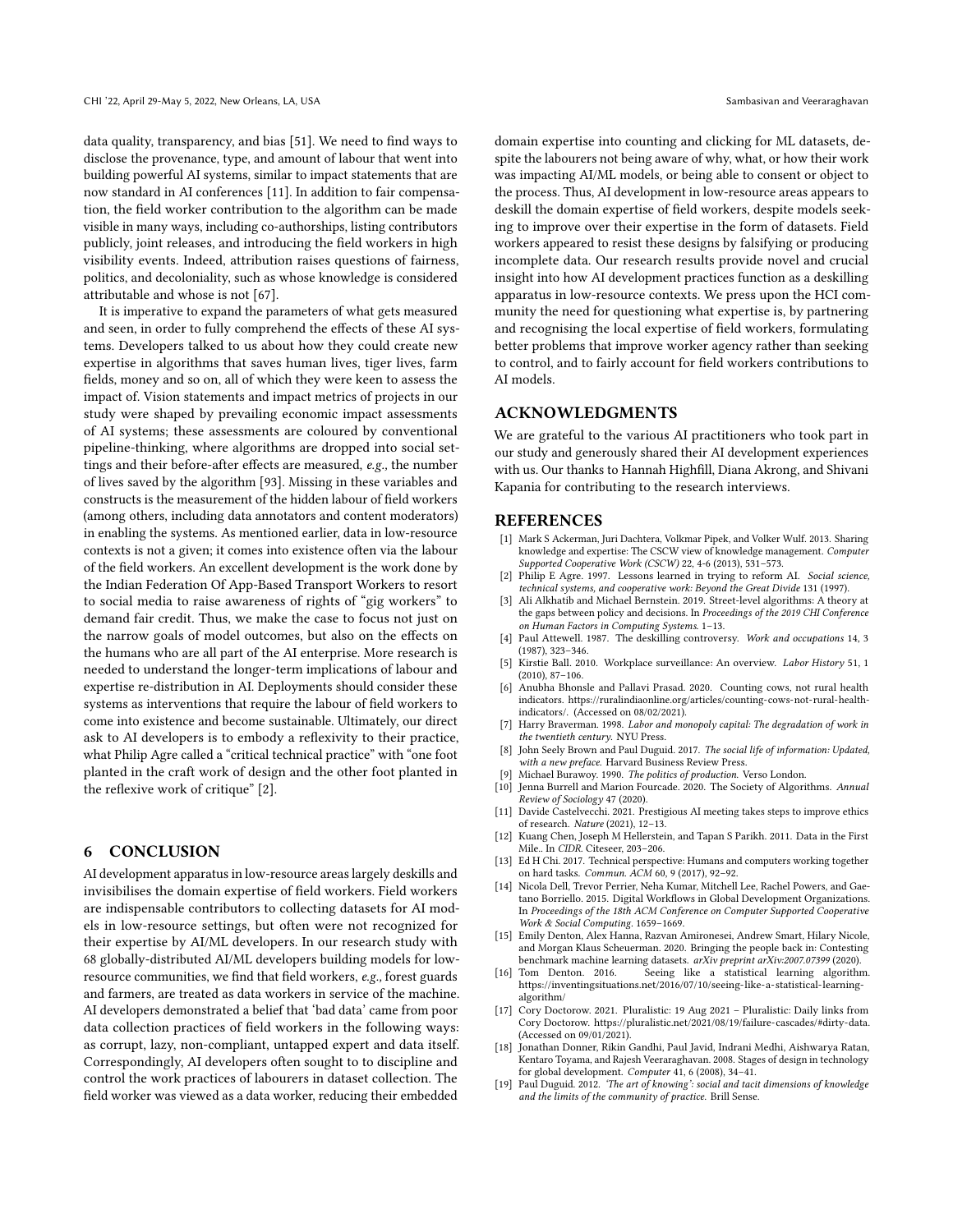The Deskilling of Domain Expertise in AI Development CHI '22, April 29-May 5, 2022, New Orleans, LA, USA

- <span id="page-12-25"></span>[20] Kate Ehrlich and N Sadat Shami. 2008. Searching for expertise. In Proceedings of the SIGCHI Conference on Human factors in Computing Systems. 1093–1096.
- <span id="page-12-5"></span>[21] Hamid Ekbia and Bonnie Nardi. 2014. Heteromation and its (dis) contents: The invisible division of labor between humans and machines. First Monday (2014).
- <span id="page-12-35"></span>[22] Marzieh Fadaee, Arianna Bisazza, and Christof Monz. 2017. Data augmentation for low-resource neural machine translation. arXiv preprint arXiv:1705.00440 (2017).
- <span id="page-12-52"></span>[23] James Ferguson. 1990. The anti-politics machine:'development', depoliticization and bureaucratic power in Lesotho. CUP Archive.
- <span id="page-12-11"></span>[24] Deborah Fitzgerald. 1993. Farmers deskilled: Hybrid corn and farmers' work. Technology and Culture 34, 2 (1993), 324–343.
- <span id="page-12-15"></span>[25] Carl Benedikt Frey. 2019. The technology trap. Princeton University Press.<br>[26] Carl Benedikt Frey and Michael A Osborne. 2017. The future of employ:
- <span id="page-12-12"></span>Carl Benedikt Frey and Michael A Osborne. 2017. The future of employment: How susceptible are jobs to computerisation? Technological forecasting and social change 114 (2017), 254–280.
- <span id="page-12-36"></span>[27] Rikin Gandhi, Rajesh Veeraraghavan, Kentaro Toyama, and Vanaja Ramprasad. 2007. Digital green: Participatory video for agricultural extension. In 2007 International conference on information and communication technologies and development. IEEE, 1–10.
- <span id="page-12-39"></span>[28] Ishita Ghosh, Jay Chen, Joy Ming, and Azza Abouzied. 2015. The persistence of paper: a case study in microfinance from Ghana. In Proceedings of the Seventh International Conference on Information and Communication Technologies and Development. 1–10.
- <span id="page-12-29"></span>[29] Lisa Gitelman. 2013. Raw data is an oxymoron. MIT press.
- <span id="page-12-6"></span>[30] Mark Graham and Jamie Woodcock. 2018. Towards a fairer platform economy: Introducing the fairwork foundation. Alternate Routes 29 (2018).
- <span id="page-12-7"></span>[31] Mary L Gray and Siddharth Suri. 2019. Ghost work: How to stop Silicon Valley from building a new global underclass. Eamon Dolan Books.
- <span id="page-12-27"></span>[32] David Alan Grier. 2013. When computers were human. Princeton University Press.
- <span id="page-12-19"></span>[33] The World Bank Group. 2017. Trouble in the Making? The Future of Manufacturing-Led Development. [http://www.worldbank.org/en/](http://www.worldbank.org/en/topic/competitiveness/publication/trouble-in-the-making-the-future-of-manufacturing-led-development) [topic/competitiveness/publication/trouble-in-the-making-the-future-of](http://www.worldbank.org/en/topic/competitiveness/publication/trouble-in-the-making-the-future-of-manufacturing-led-development)[manufacturing-led-development.](http://www.worldbank.org/en/topic/competitiveness/publication/trouble-in-the-making-the-future-of-manufacturing-led-development)
- <span id="page-12-2"></span>[34] Mar Hicks. 2017. Programmed inequality: How Britain discarded women technologists and lost its edge in computing. MIT Press.
- <span id="page-12-1"></span>[35] J Hirschberg. 1998. Every time I fire a linguist, my performance goes up, and other myths of the statistical natural language processing revolution. Invited talk. In Fifteenth National Conference on Artificial Intelligence (AAAI-98).
- <span id="page-12-13"></span>[36] Ursula Huws. 2014. Labor in the global digital economy: The cybertariat comes of age. NYU Press.
- <span id="page-12-45"></span>Ivan Illich. 1975. Medical nemesis. Citeseer.
- <span id="page-12-14"></span>[38] Lilly Irani. 2015. The cultural work of microwork. New Media & Society 17, 5 (2015), 720–739.
- <span id="page-12-8"></span>[39] Lilly Irani. 2019. Justice for Data Janitors. In Think in Public. Columbia University Press, 23–40.
- <span id="page-12-17"></span>[40] Lilly C Irani and M Six Silberman. 2013. Turkopticon: Interrupting worker invisibility in amazon mechanical turk. In Proceedings of the SIGCHI conference on human factors in computing systems. 611–620.
- <span id="page-12-3"></span>[41] Azra Ismail and Neha Kumar. 2018. Engaging solidarity in data collection practices for community health. Proceedings of the ACM on Human-Computer Interaction 2, CSCW (2018), 1–24.
- <span id="page-12-47"></span>[42] Nathan Kallus and Angela Zhou. 2018. Residual unfairness in fair machine learning from prejudiced data. In International Conference on Machine Learning. PMLR, 2439–2448.
- <span id="page-12-51"></span>[43] Katherine C Kellogg, Melissa A Valentine, and Angele Christin. 2020. Algorithms at work: The new contested terrain of control. Academy of Management Annals 14, 1 (2020), 366–410.
- <span id="page-12-0"></span>[44] Meghana Kshirsagar, Caleb Robinson, Siyu Yang, Shahrzad Gholami, Ivan Klyuzhin, Sumit Mukherjee, Md Nasir, Anthony Ortiz, Felipe Oviedo, Darren Tanner, et al. 2021. Becoming Good at AI for Good. arXiv preprint arXiv:2104.11757 (2021).
- <span id="page-12-23"></span>[45] Jean Lave and Etienne Wenger. 1991. Situated learning: Legitimate peripheral participation. Cambridge university press.
- <span id="page-12-48"></span>[46] Lydia T Liu, Sarah Dean, Esther Rolf, Max Simchowitz, and Moritz Hardt. 2018. Delayed impact of fair machine learning. In International Conference on Machine Learning. PMLR, 3150–3158.
- <span id="page-12-16"></span>[47] David Lyon. 2013. The electronic eye: the rise of surveillance society-computers and social control in context. John Wiley & Sons.<br>[48] James Manyika. 2017. What technolo
- <span id="page-12-20"></span>What technology can do for Africa. [//www.mckinsey.com/featured-insights/employment-and-growth/technology](https://www.mckinsey.com/featured-insights/employment-and-growth/technology-jobs-and-the-future-of-work)[jobs-and-the-future-of-work.](https://www.mckinsey.com/featured-insights/employment-and-growth/technology-jobs-and-the-future-of-work)
- <span id="page-12-32"></span>[49] David Martin, Benjamin V Hanrahan, Jacki O'Neill, and Neha Gupta. 2014. Being a turker. In Proceedings of the 17th ACM conference on Computer supported cooperative work & social computing. 224–235.
- <span id="page-12-49"></span>[50] Alexandra Mateescu and Aiga Nguyen. 2019. "Workplace monitoring and surveillance".
- <span id="page-12-54"></span>[51] Margaret Mitchell, Simone Wu, Andrew Zaldivar, Parker Barnes, Lucy Vasserman, Ben Hutchinson, Elena Spitzer, Inioluwa Deborah Raji, and Timnit Gebru. 2019. Model cards for model reporting. In Proceedings of the conference on fairness, accountability, and transparency. 220–229.
- <span id="page-12-9"></span>[52] Naja Holten Møller, Claus Bossen, Kathleen H Pine, Trine Rask Nielsen, and Gina Neff. 2020. Who does the work of data? Interactions 27, 3 (2020), 52–55.
- <span id="page-12-40"></span>[53] Laura Nader. 1972. Up the anthropologist: Perspectives gained from studying up. (1972).
- <span id="page-12-26"></span>[54] Bonnie A Nardi and Yrjö Engeström. 1999. A web on the wind: The structure of invisible work. Computer supported cooperative work 8, 1-2 (1999), 1–8.
- <span id="page-12-37"></span>[55] Matthew J O'Brien, Allison P Squires, Rebecca A Bixby, and Steven C Larson. 2009. Role development of community health workers: an examination of selection and training processes in the intervention literature. American journal of preventive medicine 37, 6 (2009), S262–S269.
- <span id="page-12-4"></span>[56] Chinasa T Okolo, Srujana Kamath, Nicola Dell, and Aditya Vashistha. 2021. 'It cannot do all of my work": Community Health Worker Perceptions of AI-Enabled Mobile Health Applications in Rural India. In Proceedings of the 2021 CHI Conference on Human Factors in Computing Systems. 1–20.
- <span id="page-12-46"></span>[57] Jacki O'neill and David Martin. 2013. Relationship-based Business Process Crowdsourcing?. In IFIP Conference on Human-Computer Interaction. Springer, 429–446.
- <span id="page-12-30"></span>Joyojeet Pal, Anjuli Dasika, Ahmad Hasan, Jackie Wolf, Nick Reid, Vaishnav Kameswaran, Purva Yardi, Allyson Mackay, Abram Wagner, Bhramar Mukherjee, et al. 2017. Changing data practices for community health workers: Introducing digital data collection in West Bengal, India. In Proceedings of the Ninth International Conference on Information and Communication Technologies and Development. 1–12.
- <span id="page-12-41"></span>[59] Lawrence A Palinkas, Sarah M Horwitz, Carla A Green, Jennifer P Wisdom, Naihua Duan, and Kimberly Hoagwood. 2015. Purposeful sampling for qualitative data collection and analysis in mixed method implementation research. Administration and policy in mental health and mental health services research 42, 5 (2015), 533–544.
- <span id="page-12-33"></span>[60] Tapan S Parikh. 2009. Engineering rural development. Commun. ACM 52, 1 (2009), 54–63.
- <span id="page-12-28"></span>[61] Samir Passi and Steven Jackson. 2017. Data vision: Learning to see through algorithmic abstraction. In Proceedings of the 2017 ACM conference on computer supported cooperative work and social computing. 2436–2447. [62] Andrew Perrault, Fei Fang, Arunesh Sinha, and Milind Tambe. 2019. AI for social
- <span id="page-12-38"></span>impact: Learning and planning in the data-to-deployment pipeline. arXiv preprint arXiv:2001.00088 (2019).
- <span id="page-12-34"></span>[63] Fahad Pervaiz, Aditya Vashistha, and Richard Anderson. 2019. Examining the challenges in development data pipeline. In Proceedings of the 2nd ACM SIGCAS Conference on Computing and Sustainable Societies. 13–21.
- <span id="page-12-50"></span>[64] Ganna Pogrebna. 2019. Behavioural data science. [https://www.turing.ac.](https://www.turing.ac.uk/research/research-programmes/finance-and-economics/behavioural-data-science) [uk/research/research-programmes/finance-and-economics/behavioural-data](https://www.turing.ac.uk/research/research-programmes/finance-and-economics/behavioural-data-science)[science](https://www.turing.ac.uk/research/research-programmes/finance-and-economics/behavioural-data-science)
- <span id="page-12-21"></span>[65] Ghana Pooneh. March 2018. The Future of Work. [https://www.wired.com/](https://www.wired.com/brandlab/2018/03/the-future-of-work) [brandlab/2018/03/the-future-of-work.](https://www.wired.com/brandlab/2018/03/the-future-of-work)
- <span id="page-12-24"></span>[66] Philip L Powell, Jonathan H Klein, and NAD Connell. 1993. Experts and expertise: the social context of expertise. In Proceedings of the 1993 conference on Computer personnel research. 362–368.
- <span id="page-12-55"></span>[67] Mariolga Reyes Cruz. 2008. What if I just cite Graciela? Working toward decolonizing knowledge through a critical ethnography. Qualitative Inquiry 14, 4 (2008), 651–658.
- <span id="page-12-10"></span>[68] Ruth G Rinard. 1996. Technology, deskilling, and nurses: the impact of the technologically changing environment. Advances in Nursing Science 18, 4 (1996), 60–69.
- <span id="page-12-43"></span>[69] A Rosenblat, T Kneese, and B Danah. 2014. Workplace surveillance data & society. Thousand Oaks, CA (2014).
- <span id="page-12-18"></span>[70] Niloufar Salehi, Lilly C Irani, Michael S Bernstein, Ali Alkhatib, Eva Ogbe, and Kristy Milland. 2015. We are dynamo: Overcoming stalling and friction in collective action for crowd workers. In Proceedings of the 33rd annual ACM conference on human factors in computing systems. 1621–1630.
- <span id="page-12-42"></span>[71] Nithya Sambasivan, Garen Checkley, Amna Batool, Nova Ahmed, David Nemer, Laura Sanely Gaytán-Lugo, Tara Matthews, Sunny Consolvo, and Elizabeth Churchill. 2018. " Privacy is not for me, it's for those rich women": Performative Privacy Practices on Mobile Phones by Women in South Asia. In Fourteenth Symposium on Usable Privacy and Security ({SOUPS} 2018). 127–142.
- <span id="page-12-31"></span>[72] Nithya Sambasivan, Shivani Kapania, Hannah Highfill, Diana Akrong, Praveen Paritosh, and Lora M Aroyo. 2021. "Everyone wants to do the model work, not the data work": Data Cascades in High-Stakes AI. In proceedings of the 2021 CHI Conference on Human Factors in Computing Systems. 1–15. [https:](https://doi.org/10.1145/3411764.3445518) [//doi.org/10.1145/3411764.3445518](https://doi.org/10.1145/3411764.3445518)
- <span id="page-12-53"></span>[73] Nithya Sambasivan and Thomas Smyth. 2010. The human infrastructure of ICTD. In Proceedings of the 4th ACM/IEEE international conference on information and communication technologies and development. 1–9.
- <span id="page-12-22"></span>[74] James C Scott. 1998. Seeing Like a State: How Certain Schemes to Improve the Human Condition Have Failed. Yale University Press.
- <span id="page-12-44"></span>[75] James C Scott. 2008. Weapons of the Weak. Yale University Press.